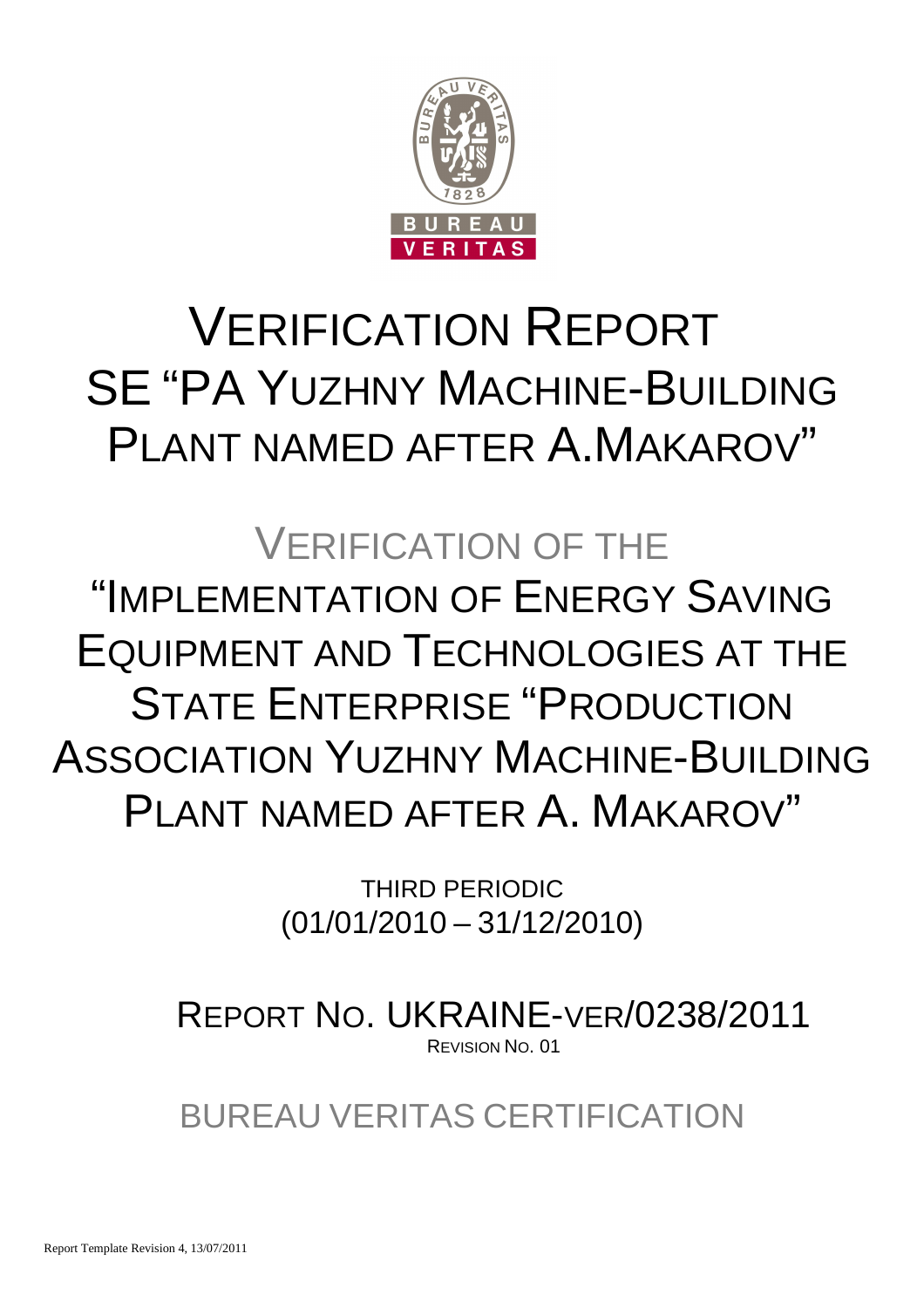

#### VERIFICATION REPORT

| Date of first issue:<br>22/09/2011                                                                                                                                             | Organizational unit:<br><b>Bureau Veritas Certification Holding</b><br>SAS                                                                                                                                                                                                                                                                                                                                                                                                                                                                                                                                                                                                                                                                                                 |
|--------------------------------------------------------------------------------------------------------------------------------------------------------------------------------|----------------------------------------------------------------------------------------------------------------------------------------------------------------------------------------------------------------------------------------------------------------------------------------------------------------------------------------------------------------------------------------------------------------------------------------------------------------------------------------------------------------------------------------------------------------------------------------------------------------------------------------------------------------------------------------------------------------------------------------------------------------------------|
| Client:<br>SE "PA Yuzhny Machine-Building<br>Plant named after A. Makarov"                                                                                                     | Client ref.:<br>luriy Pashchenko                                                                                                                                                                                                                                                                                                                                                                                                                                                                                                                                                                                                                                                                                                                                           |
| Summary:<br>decisions by the JI Supervisory Committee, as well as the host country criteria.                                                                                   | Bureau Veritas Certification has made the third periodic verification of the project "Implementation of Energy<br>Saving Equipment and Technologies at the State Enterprise "Production Association Yuzhny Machine-Building<br>Plant named after A. Makarov", project of SE "PA Yuzhny Machine-Building Plant named after A.Makarov"<br>located in Dnipropetrovsk city, Ukraine, and applying the JI specific approach, on the basis of UNFCCC criteria<br>for the JI, as well as criteria given to provide for consistent project operations, monitoring and reporting.<br>UNFCCC criteria refer to Article 6 of the Kyoto Protocol, the JI rules and modalities and the subsequent                                                                                       |
| Opinion, was conducted using Bureau Veritas Certification internal procedures.                                                                                                 | The verification scope is defined as a periodic independent review and ex post determination by the Accredited<br>Independent Entity of the monitored reductions in GHG emissions during defined verification period, and<br>consisted of the following three phases: i) desk review of the project design and the baseline and monitoring<br>plan; ii) follow-up interviews with project stakeholders; iii) resolution of outstanding issues and the issuance of<br>the final verification report and opinion. The overall verification, from Contract Review to Verification Report &                                                                                                                                                                                    |
| Forward Actions Requests (CR, CAR and FAR), presented in Appendix A.                                                                                                           | The first output of the verification process is a list of Clarification Request, Corrective Actions Requests,                                                                                                                                                                                                                                                                                                                                                                                                                                                                                                                                                                                                                                                              |
| period 01/01/2010 - 31/12/2010.                                                                                                                                                | In summary, Bureau Veritas Certification confirms that the project is implemented as planned and described in<br>approved project design documents. Installed equipment being essential for generating emission reduction<br>runs reliably and is calibrated appropriately. The monitoring system is in place and the project is generating<br>GHG emission reductions. The GHG emission reduction is calculated accurately and without material errors,<br>omissions, or misstatements, and the ERUs issued totalize 125 887 tons of CO2 equivalent for the monitoring<br>Our opinion relates to the project's GHG emissions and resulting GHG emission reductions reported and<br>related to the approved project baseline and monitoring, and its associated documents. |
|                                                                                                                                                                                |                                                                                                                                                                                                                                                                                                                                                                                                                                                                                                                                                                                                                                                                                                                                                                            |
| Report No.:<br>Subject Group:<br>UKRAINE-ver/0238/2011<br>JI                                                                                                                   |                                                                                                                                                                                                                                                                                                                                                                                                                                                                                                                                                                                                                                                                                                                                                                            |
| Project title:<br>Implementation of Energy Saving Equipment<br>and Technologies at the State<br>"Production<br>Association<br>Yuzhny<br>Building Plant named after A. Makarov" | Enterprise<br>Machine-                                                                                                                                                                                                                                                                                                                                                                                                                                                                                                                                                                                                                                                                                                                                                     |
| Work carried out by:<br>Oleg Skoblyk - Team Leader, Lead Verifier<br>Igor Kachan - Team member, Verifier                                                                       |                                                                                                                                                                                                                                                                                                                                                                                                                                                                                                                                                                                                                                                                                                                                                                            |
| Olena Manziuk - Team member, Verifier                                                                                                                                          |                                                                                                                                                                                                                                                                                                                                                                                                                                                                                                                                                                                                                                                                                                                                                                            |
| Work reviewed by:<br>Ivan Sokolov - Internal Technical Reviewer<br>Work approved by:<br>Flavio Gomes - Operational Manager                                                     | $\bowtie$<br>No distribution without permission from the<br>Client or responsible organizational unit<br>catio<br>Limited distribution<br><b>MOULESSAS</b>                                                                                                                                                                                                                                                                                                                                                                                                                                                                                                                                                                                                                 |
| Date of this revision:<br>Rev. No.:<br>22/09/2011<br>33<br>01                                                                                                                  | Number of pages:<br>Unrestricted distribution                                                                                                                                                                                                                                                                                                                                                                                                                                                                                                                                                                                                                                                                                                                              |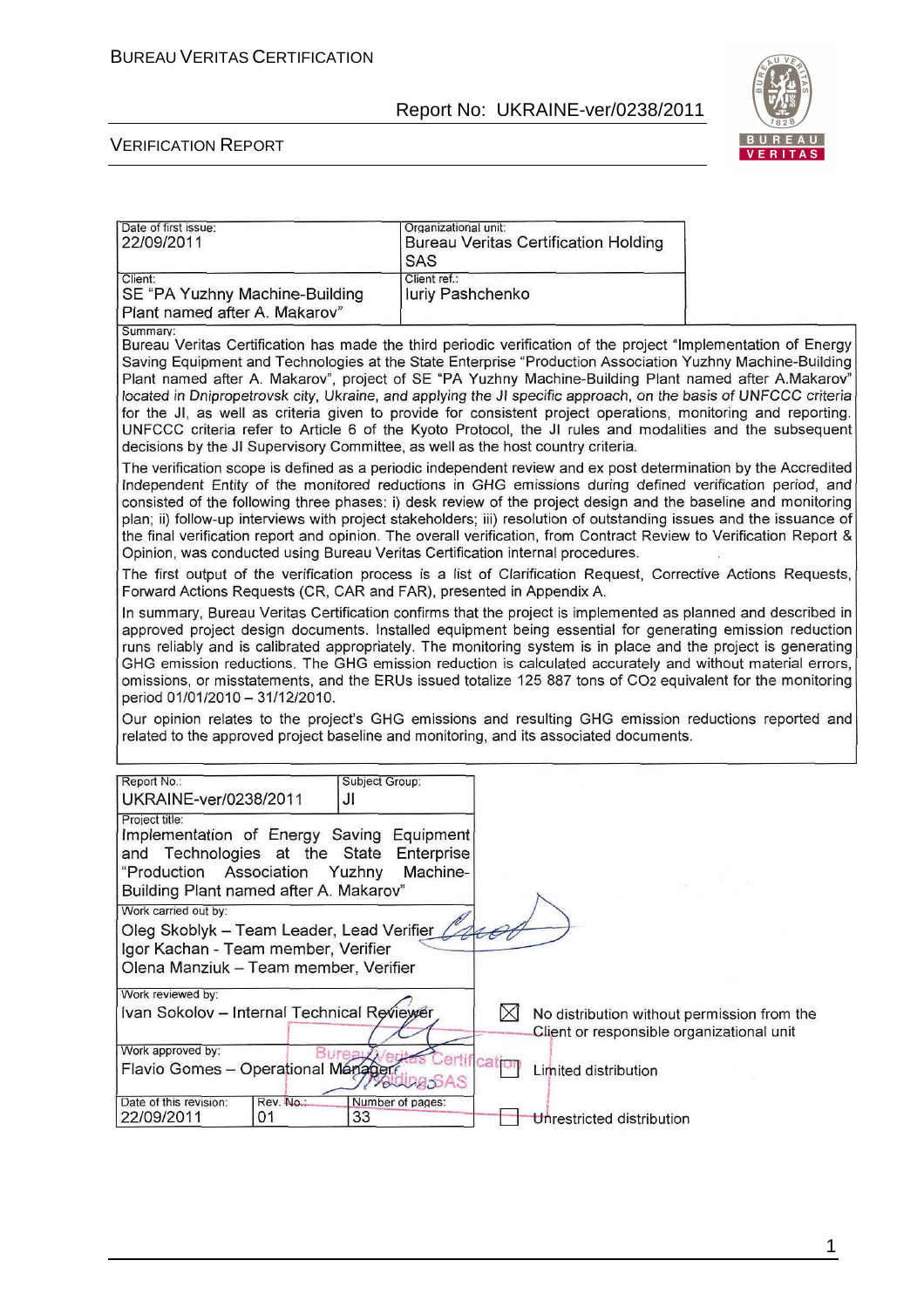

VERIFICATION REPORT

### **Abbreviations**

| AIE | <b>Accredited Independent Entity</b> |  |
|-----|--------------------------------------|--|
|     |                                      |  |

- BVC Bureau Veritas Certification Holding SAS
- CAR Corrective Action Request
- CDM Clean Development Mechanism
- CL Clarification Request
- CO<sub>2</sub> Carbon Dioxide
- DVM Determination and Verification Manual
- ERU Emission Reduction Unit
- FAR Forward Action Request
- GHG Green House Gas(es)
- IPCC Intergovernmental Panel on Climate Change
- JI Joint Implementation
- JISC Joint Implementation Supervisory Committee
- MP Monitoring Plan
- MR Monitoring Report
- DFP Designated Focal Point
- QA/QC Quality Assurance/Quality Control
- PDD Project Design Document
- UNFCCC United Nations Framework Convention for Climate Change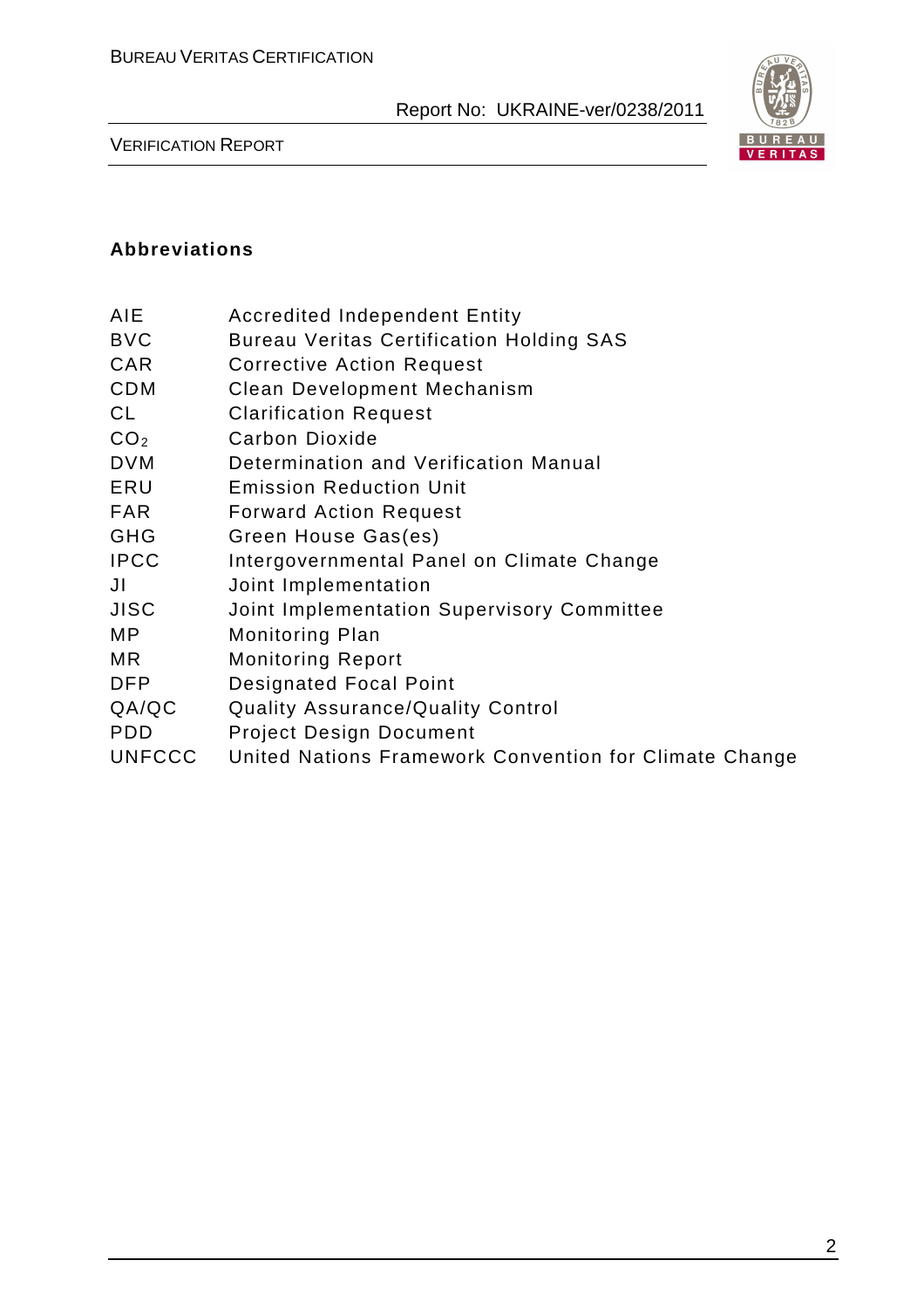

VERIFICATION REPORT

# **Table of Contents Page 2018**

| $\mathbf{1}$   |                                                                              | $\overline{A}$ |
|----------------|------------------------------------------------------------------------------|----------------|
| 1.1            | Objective                                                                    | $\overline{4}$ |
| 1.2            | Scope                                                                        | 4              |
| 1.3            | <b>Verification Team</b>                                                     | $\overline{4}$ |
| $\overline{2}$ |                                                                              |                |
| 2.1            | <b>Review of Documents</b>                                                   | 5              |
| 2.2            | Follow-up Interviews                                                         | 6              |
| 2.3            | Resolution of Clarification, Corrective and Forward Action<br>Requests       | 6              |
| 3              |                                                                              |                |
| 3.1            | Remaining issues and FARs from previous verifications                        | $\overline{7}$ |
| 3.2            | Project approval by Parties involved (90-91)                                 | $\overline{7}$ |
| 3.3            | Project implementation (92-93)                                               | 8              |
| 3.4            | Compliance of the monitoring plan with the monitoring<br>methodology (94-98) | 9              |
| 3.5            | Revision of monitoring plan (99-100)                                         | 10             |
| 3.6            | Data management (101)                                                        | 10             |
| 3.7            | Verification regarding programmes of activities (102-110)                    | 11             |
| 4              |                                                                              |                |
| 5              |                                                                              |                |
|                | APPENDIX A: COMPANY PROJECT VERIFICATION PROTOCOL  18                        |                |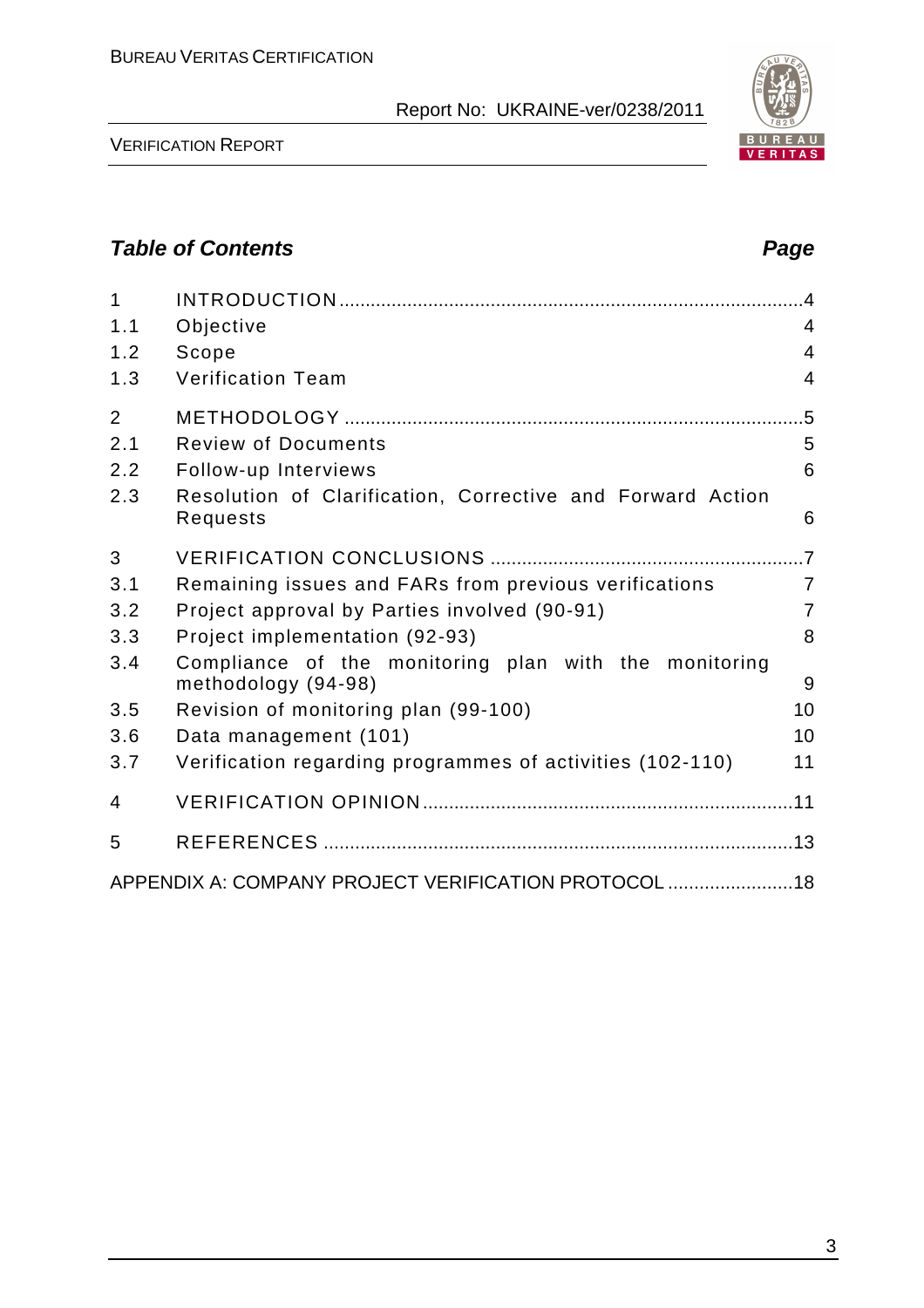

VERIFICATION REPORT

# **1 INTRODUCTION**

State Enterprise "Production Association Yuzhny Machine-Building Plant named after A. Makarov" has commissioned Bureau Veritas Certification to verify the emissions reductions of its JI project "Implementation of Energy Saving Equipment and Technologies at the State Enterprise "Production Association Yuzhny Machine-Building Plant named after A. Makarov" (hereafter called "the project") at Dnipropetrovsk city, Ukraine.

This report summarizes the findings of the verification of the project, performed on the basis of UNFCCC criteria, as well as criteria given to provide for consistent project operations, monitoring and reporting.

# **1.1 Objective**

Verification is the periodic independent review and ex post determination by the Accredited Independent Entity of the monitored reductions in GHG emissions during defined verification period.

The objective of verification can be divided in Initial Verification and Periodic Verification.

UNFCCC criteria refer to Article 6 of the Kyoto Protocol, the JI rules and modalities and the subsequent decisions by the JI Supervisory Committee, as well as the host country criteria.

# **1.2 Scope**

The verification scope is defined as an independent and objective review of submitted monitoring report and the determined project design document including the project's baseline study and monitoring plan and other relevant documents. The information in these documents is reviewed against Kyoto Protocol requirements, UNFCCC rules and associated interpretations.

The verification is not meant to provide any consulting towards the Client. However, stated requests for clarifications, corrective and/or forward actions may provide input for improvement of the project monitoring towards reductions in the GHG emissions.

# **1.3 Verification Team**

The verification team consists of the following personnel:

Oleg Skoblyk

Bureau Veritas Certification Team Leader, Climate Change Lead Verifier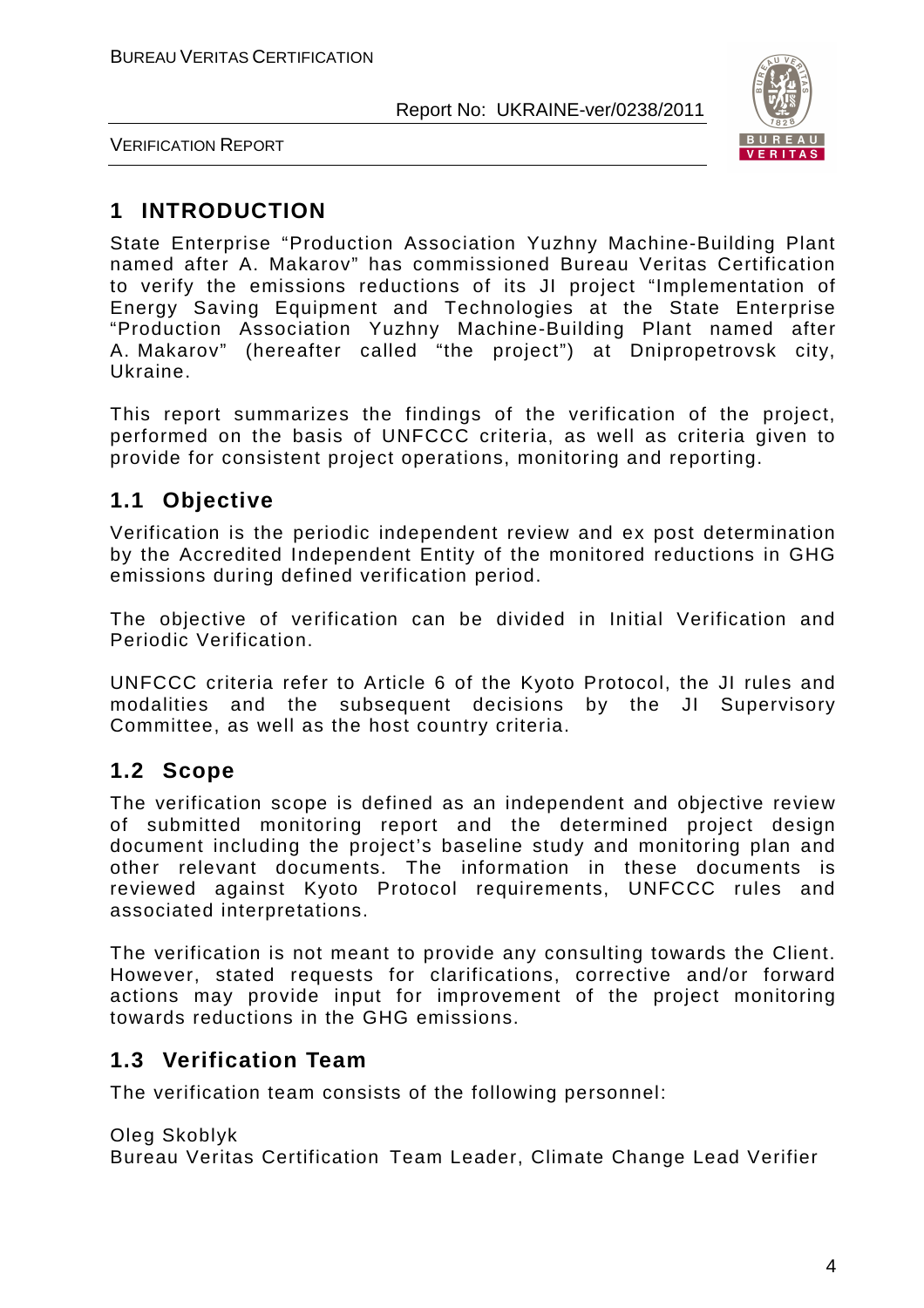

VERIFICATION REPORT

Igor Kachan

Bureau Veritas Certification Team Member, Climate Change Verifier

Olena Manziuk

Bureau Veritas Certification Team Member, Climate Change Verifier

This verification report was reviewed by:

Ivan Sokolov

Bureau Veritas Certification Internal Technical Reviewer

# **2 METHODOLOGY**

The overall verification, from Contract Review to Verification Report & Opinion, was conducted using Bureau Veritas Certification internal procedures.

In order to ensure transparency, a verification protocol was customized for the project, according to the version 01 of the Joint Implementation Determination and Verification Manual, issued by the Joint Implementation Supervisory Committee at its 19 meeting on 04/12/2009. The protocol shows, in a transparent manner, criteria (requirements), means of verification and the results from verifying the identified criteria. The verification protocol serves the following purposes:

- It organizes, details and clarifies the requirements a JI project is expected to meet;
- It ensures a transparent verification process where the verifier will document how a particular requirement has been verified and the result of the verification.

The completed verification protocol is enclosed in Appendix A to this report.

# **2.1 Review of Documents**

The Monitoring Report (MR) submitted by SE "PA Yuzhny Machine-Building Plant named after A. Makarov" and additional background documents related to the project design and baseline, i.e. country Law, Project Design Document (PDD), JI specific approach developed in accordance with Guidance on criteria for baseline setting and monitoring, Host party criteria, Kyoto Protocol, Clarifications on Verification Requirements to be Checked by an Accredited Independent Entity were reviewed.

The verification findings presented in this report relate to the Monitoring Report version 01 dated 08/09/2011, the Monitoring Report version 02 dated 21/09/2011, and project as described in the determined PDD.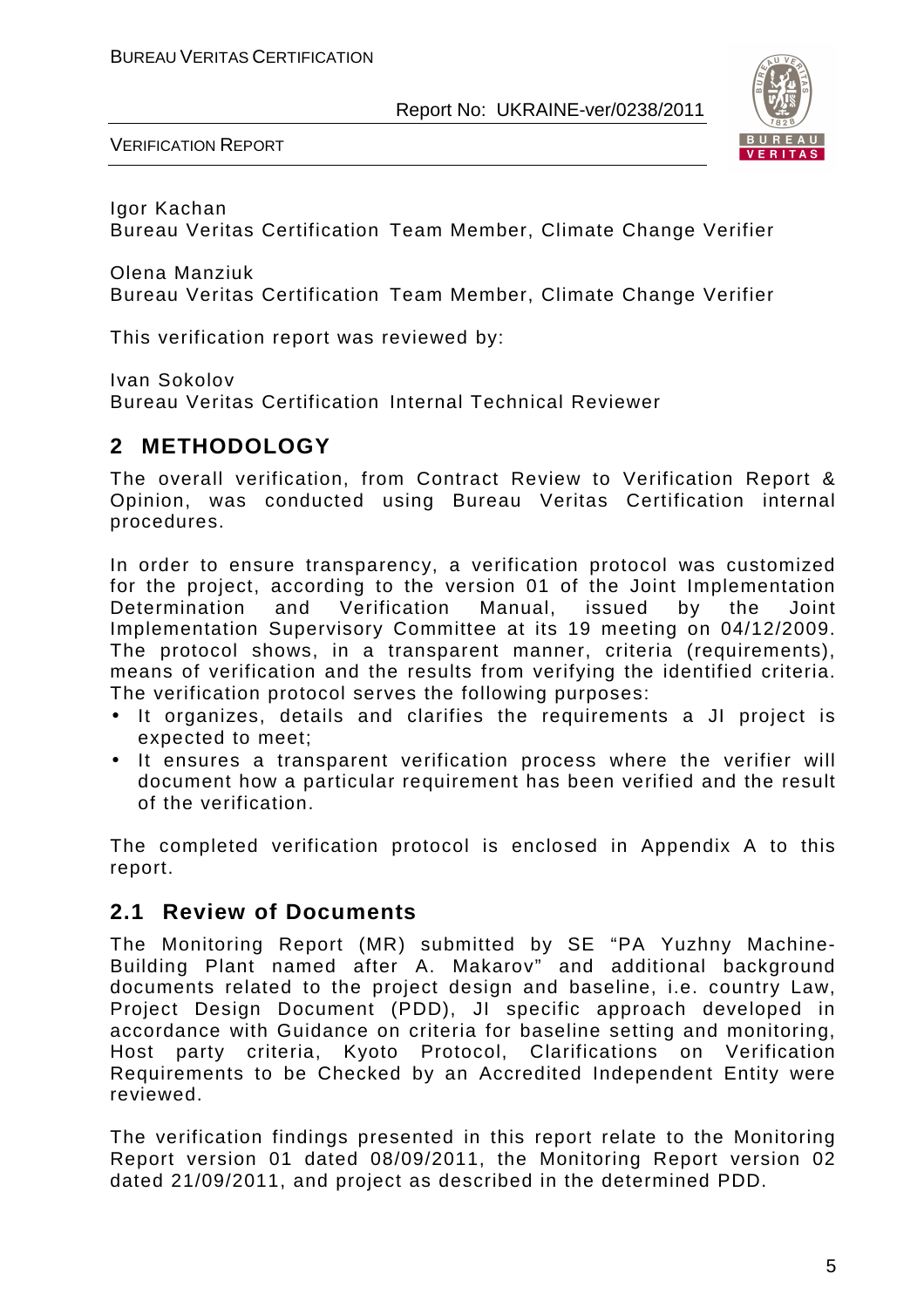

VERIFICATION REPORT

# **2.2 Follow-up Interviews**

On 15/09/2011 Bureau Veritas Certification during site visit performed interviews with project stakeholders to confirm selected information and to resolve issues identified in the document review. Representatives of State Enterprise "Production Association Yuzhny Machine-Building Plant named after A.Makarov" and Institute of Engineering Ecology were interviewed (see section 5 References). The main topics of the interviews are summarized in Table 1 below.

| Interviewed<br>organization                                                                                                           | <b>Interview topics</b>                                                                                                                                                                                                                                                                                                                            |
|---------------------------------------------------------------------------------------------------------------------------------------|----------------------------------------------------------------------------------------------------------------------------------------------------------------------------------------------------------------------------------------------------------------------------------------------------------------------------------------------------|
| <b>State Enterprise</b><br>"Production<br>Association<br><b>Yuzhny Machine-</b><br><b>Building Plant</b><br>named after<br>A.Makarov" | $\triangleright$ Organizational structure<br>Responsibilities and authorities<br>➤<br>Training of personnel<br>⋗<br>Quality management procedures and technology<br>Implementation of equipment (records)<br>➤<br>Metering equipment control<br>➤<br>$\triangleright$ Metering record keeping system, database<br><b>Monitoring procedure</b><br>➤ |
| Institute of<br>Engineering<br>Ecology                                                                                                | $\triangleright$ Baseline methodology<br>Monitoring plan<br>➤<br><b>Monitoring report</b><br>➤<br>Deviations from PDD<br>Emission reduction calculation                                                                                                                                                                                            |

**Table 1 Interview topics** 

# **2.3 Resolution of Clarification, Corrective and Forward Action Requests**

The objective of this phase of the verification is to raise the requests for corrective actions and clarification and any other outstanding issues that needed to be clarified for Bureau Veritas Certification positive conclusion on the GHG emission reduction calculation.

If the Verification Team, in assessing the monitoring report and supporting documents, identifies issues that need to be corrected, clarified or improved with regard to the monitoring requirements, it should raise these issues and inform the project participants of these issues in the form of:

(a) Corrective Action Request (CAR), requesting the project participants to correct a mistake that is not in accordance with the monitoring plan;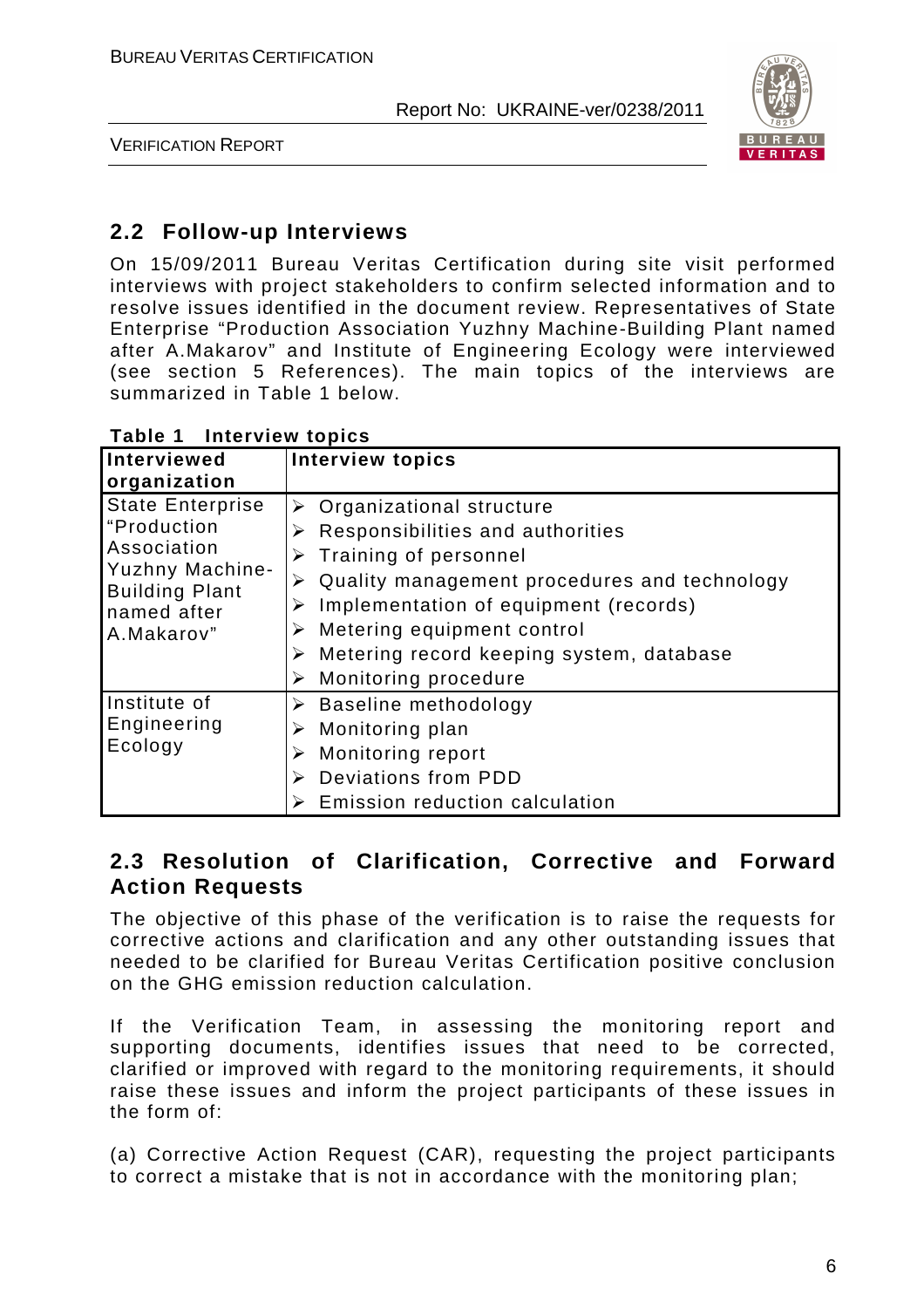

VERIFICATION REPORT

(b) Clarification Request (CL), requesting the project participants to provide additional information for the Verification Team to assess compliance with the monitoring plan;

(c) Forward Action Request (FAR), informing the project participants of an issue, relating to the monitoring that needs to be reviewed during the next verification period.

The Verification Team will make an objective assessment as to whether the actions taken by the project participants, if any, satisfactorily resolve the issues raised, if any, and should conclude its findings of the verification.

To guarantee the transparency of the verification process, the concerns raised are documented in more detail in the verification protocol in Appendix A.

# **3 VERIFICATION CONCLUSIONS**

In the following sections, the conclusions of the verification are stated.

The findings from the desk review of the original monitoring documents and the findings from interviews during the follow up visit are described in the Verification Protocol in Appendix A.

The Clarification Request, Corrective Action Requests and Forward Action Requests are stated, where applicable, in the following sections and are further documented in the Verification Protocol in Appendix A. The verification of the Project resulted in five Corrective Action Requests.

The number between brackets at the end of each section corresponds to the DVM paragraph.

# **3.1 Remaining issues and FARs from previous verifications**

No FARs from previous verifications were raised by verification team. Thus, the following section is not applicable.

# **3.2 Project approval by Parties involved (90-91)**

Written project approval (LoA #2591/23/7 dated 16/09/2011) by the host Party (Ukraine) has been issued by the State Environmental Investment Agency of Ukraine.

Moreover, the Federal Office for the Environment (FOEN, Switzerland) has issued the Letter of Approval #J294-0485 dated 24.01.2011 for this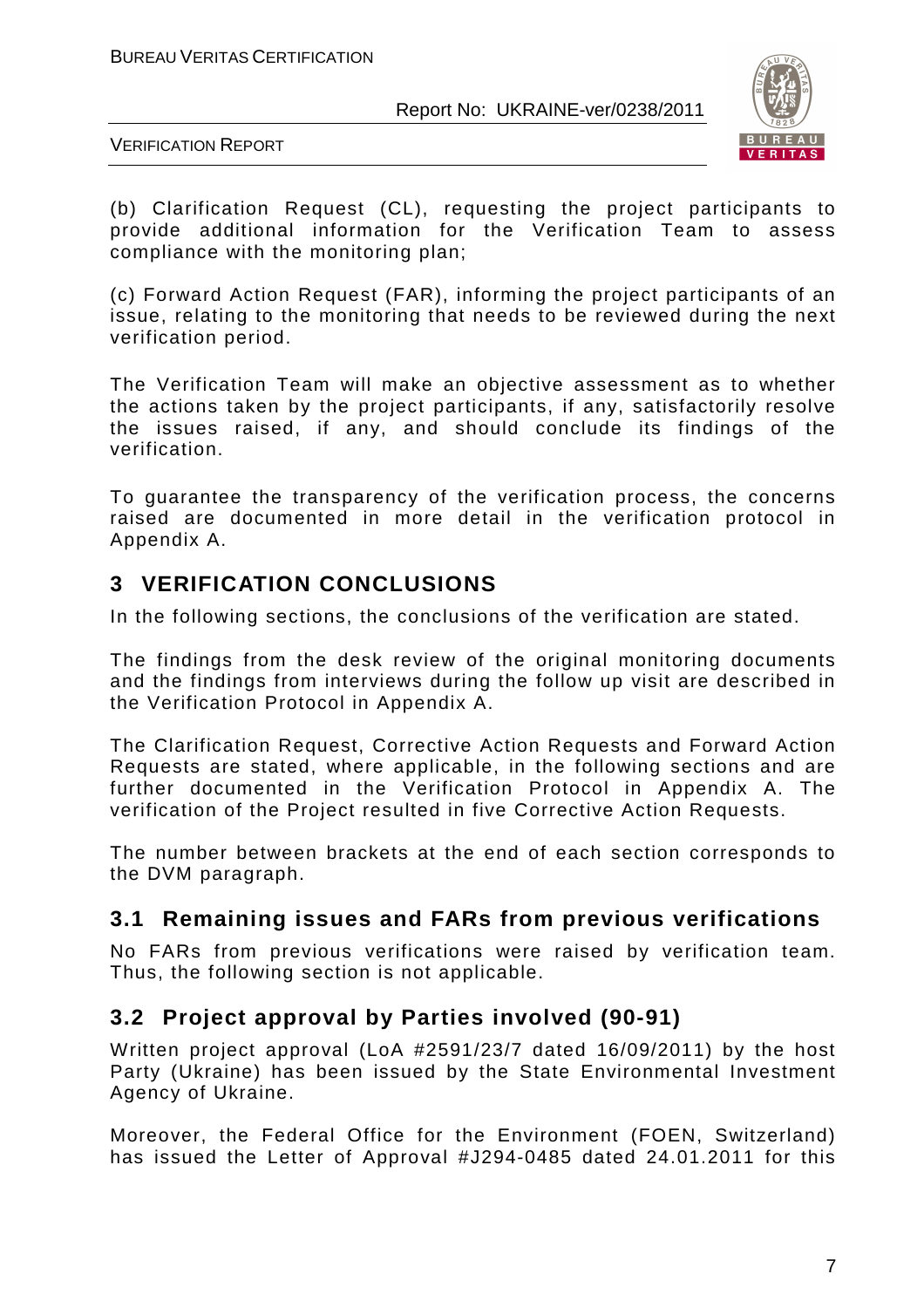

VERIFICATION REPORT

project acting as the Designated National Authority of that Party (refer to the section 5 References of this report).

The abovementioned written approval is unconditional.

The identified areas of concern as to project approval by Parties involved, project participants response and BV Certification's conclusion are described in Appendix A (refer to CAR02 and CAR04).

# **3.3 Project implementation (92-93)**

The JI project "Implementation of Energy Saving Equipment and Technologies at the State Enterprise "Production Association Yuzhny Machine-Building Plant named after A. Makarov" main goal is reduction of fuel (i.e., natural gas) and electricity consumption due to implementation of energy-saving equipment and technologies at the SE "PA Yuzhny Machine-Building Plant named after A. Makarov". Regarded JI project activity will result in decreasing of anthropogenic greenhouse gas emissions, mainly it is  $CO<sub>2</sub>$ .

In addition, modernization of the existing and installation of the new modern boiler, turbine, technological and other equipment will enable to reduce not only GHG but also toxic gases emission in order to improve ecological situation in the center of the densely populated Dnipropetrovsk city, where the State Enterprise "Production Association Yuzhny Machine-Building Plant named after A. Makarov" is located.

According to the documents, the starting date of JI project operation is 11/10/2004. It is the date when the Agreement between State Enterprise «Production Association Yuzhny Machine-Building Plant named after A. Makarov» and the Institute of Engineering Ecology on energetic and ecological survey of the enterprise and development of materials for the project on greenhouse gases emission reduction was signed, and JI project activity has been started to be implemented by the Project Participants.

As a fact, the JI specific approach was used for JI project realization that developed in accordance with Guidance on Criteria for Baseline Setting and Monitoring.

Actually, for considered monitoring period a list of project activity that planned in the PDD was implemented, such as:

- $\square$  some new steam and hot water boilers were installed;
- distribution networks was rehabilitated;
- □ some new technological equipment were installed, etc.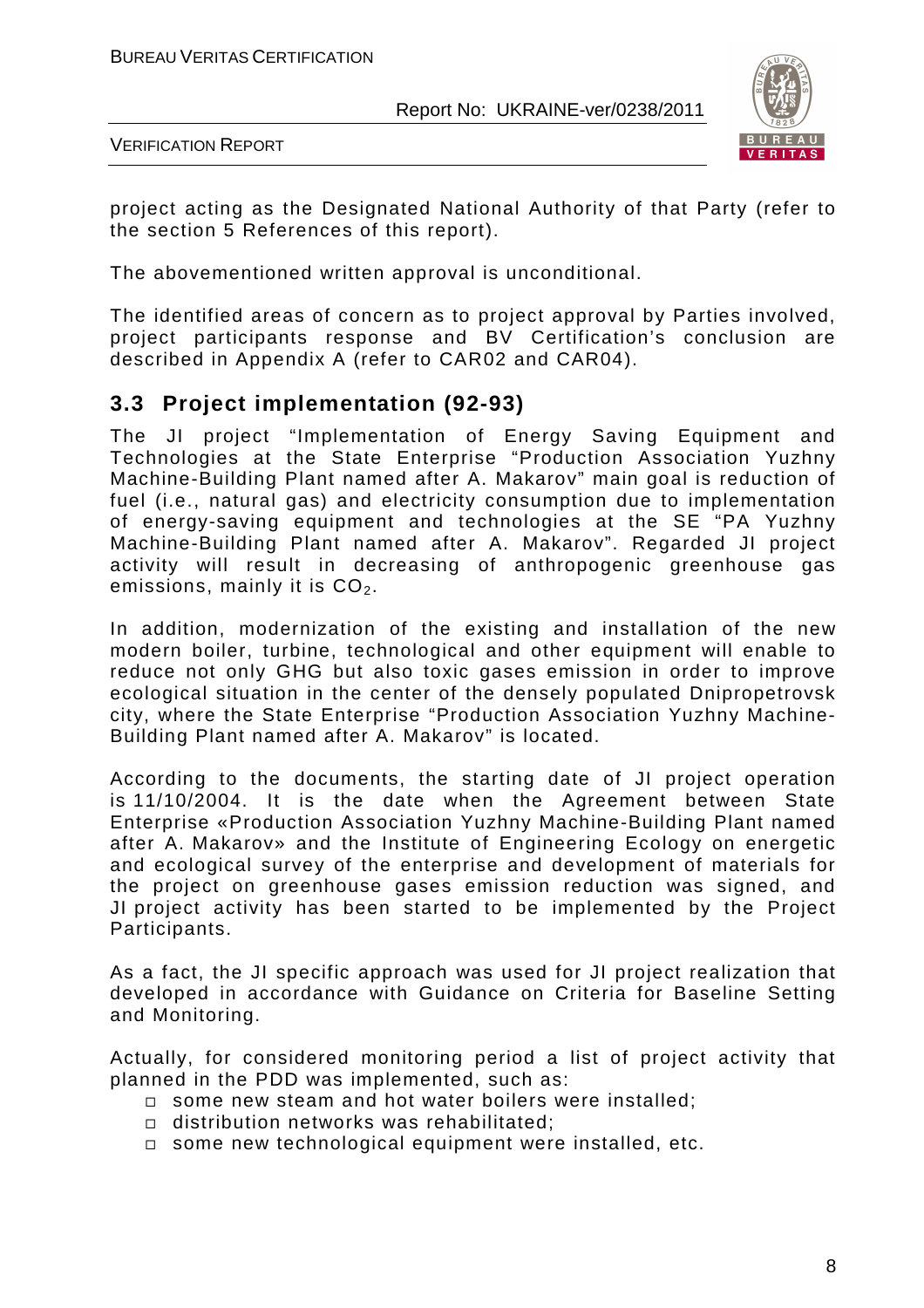

VERIFICATION REPORT

In detailed, the new hot water boiler type KV-GM-116,3-150-1 was installed at the place of the steam-boiler type TP-36 st. #9.

On the whole, implementation of the energy saving measures is realized according to the schedule stated in the registered project design document.

As stated in the Monitoring Report, GHG emission reductions were achieved due to the JI project activity implementation, and the amount of the emission reductions (ER) for the monitoring period 01/01/2010 –  $31/12/2010$  is equal 125 887 t  $CO<sub>2</sub>$  equivalent.

Within the regarded monitoring period there are no deviations or revisions to the determined PDD.

### **3.4 Compliance of the monitoring plan with the monitoring methodology (94-98)**

The monitoring occurred in accordance with the monitoring plan included in the PDD regarding which the determination has been deemed final and is so listed on the UNFCCC JI website. According to the PDD, selection of monitoring approach was made in compliance with "Guidance on criteria for baseline setting and monitoring". The project developer used JI specific approach for establishing the monitoring. Collection of all key parameters required to calculate greenhouse gas emissions is undertaken in compliance with the established practice of the State Enterprise "Production Association Yuzhny Machine-Building Plant named after A. Makarov" to meter fuel, heat, energy, pollutant emissions into the air, and environmental impact assessment.

For calculating the emission reductions key factors, such as natural gas consumption by the enterprise equipment, natural gas consumption for heat energy production for external consumers, natural gas consumption for electricity generation for external and other consumers, natural gas consumption for production of the non-core products, Delivery of natural gas to the external consumers, electricity consumption for production of the aerospace products, average Net Calorific Value of natural gas, carbon emission factor for natural gas, carbon emission factor for JI projects reducing electricity consumption, delivery of heat energy for external consumers, gross production output of aerospace products at the enterprise, aerospace products price change index, influencing the baseline emissions and the activity level of the project and the emissions as well as risks associated with the JI project were taken into account, as appropriate.

Data sources used for calculating emission reductions, such as calibrated measurement equipment, the study of standardized emission factors for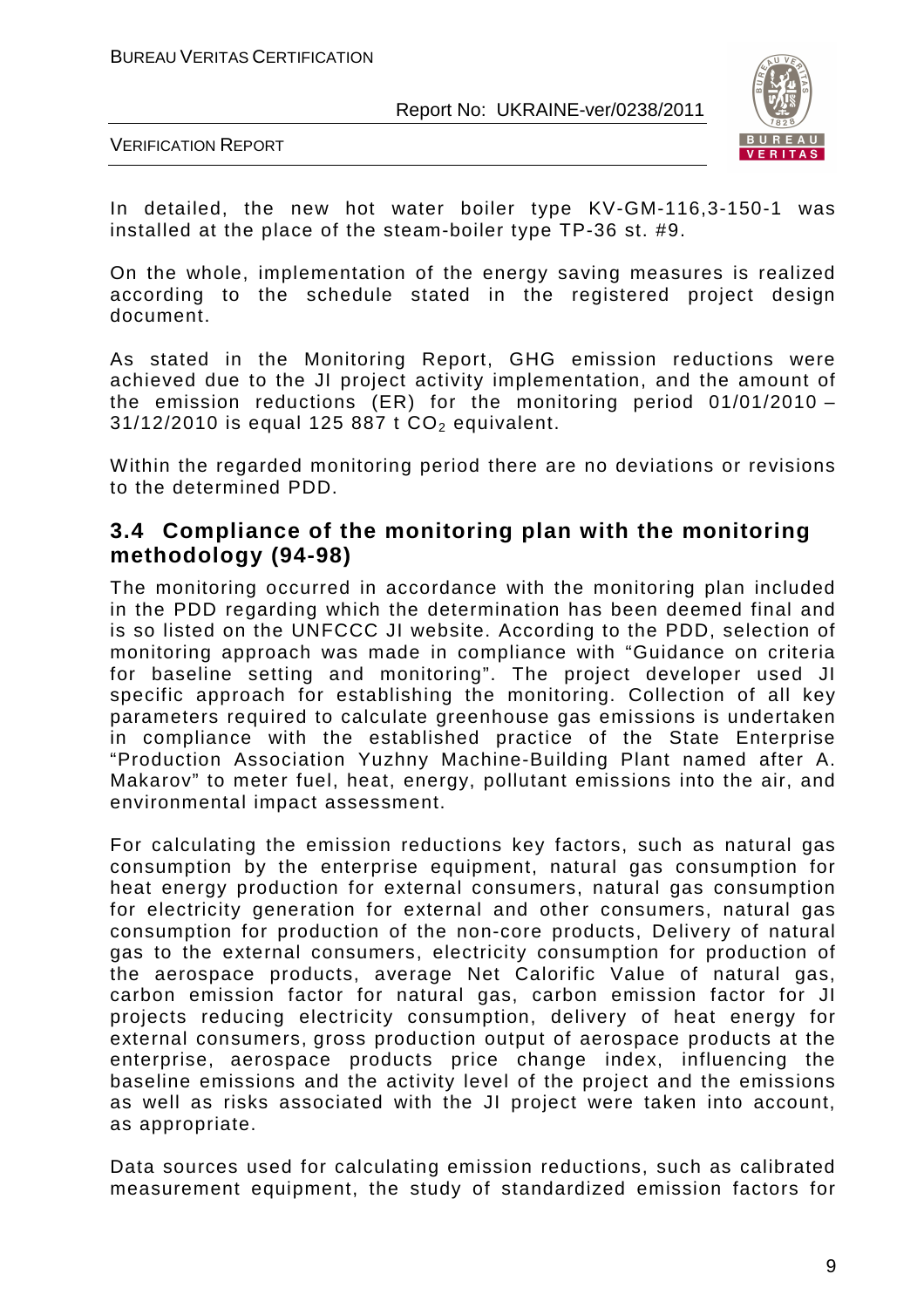

VERIFICATION REPORT

the Ukrainian electricity grid, IPCC guidelines are clearly identified, reliable and transparent. On site responsible persons register data from the measurement equipments and fixed monitoring data to logbooks. Moreover, there is electronic database of monitoring data. In detail, registration of monitoring data of natural gas consumption and electricity consumption at the enterprise is conducted in accordance with identified procedure of data collection. For example, chief of CHP, chiefs of workshops, chief of compressor station, and chief of metrology department deliver the monitoring records to the main energy engineer. Further the information is transferred to the main specialist of JI project where it is collected before the processing. Next step is Monitoring Report preparation by the specialists of the Institute of Engineer Ecology. In general, all roles and responsibilities connected with JI project at the SE "PE Yuzhny Machine-Building Plant named after A. Makarov" are established in accordance with procedure described in section D "Monitoring plan" of the registered PDD version 07 dated 16/08/2011.

Emission factors, including default emission factors, are selected by carefully balancing accuracy and reasonableness, and appropriately justified of the choice. According to the JI project documents, several emission factors are used for calculation of emission reductions, such as carbon emission factor for natural gas and carbon emission factor for JI projects electricity consumption.

The calculation of emission reductions is based on conservative assumptions and the most plausible scenarios in a transparent manner.

The identified areas of concern as to compliance of the monitoring plan with the monitoring methodology, project participants response and BV Certification's conclusion are described in Appendix A (refer to CAR03 and CAR05).

# **3.5 Revision of monitoring plan (99-100)**

There are no revisions to the Monitoring Plan of the JI project "Implementation of Energy Saving Equipment and Technologies at the State Enterprise "Production Association Yuzhny Machine-Building Plant named after A. Makarov". Thus, the section is not applicable for considered monitoring period.

# **3.6 Data management (101)**

As a result of site visit, documents revision, and verification process at all there is concluded that the data and their sources, provided in monitoring report, are clearly identified, reliable and transparent.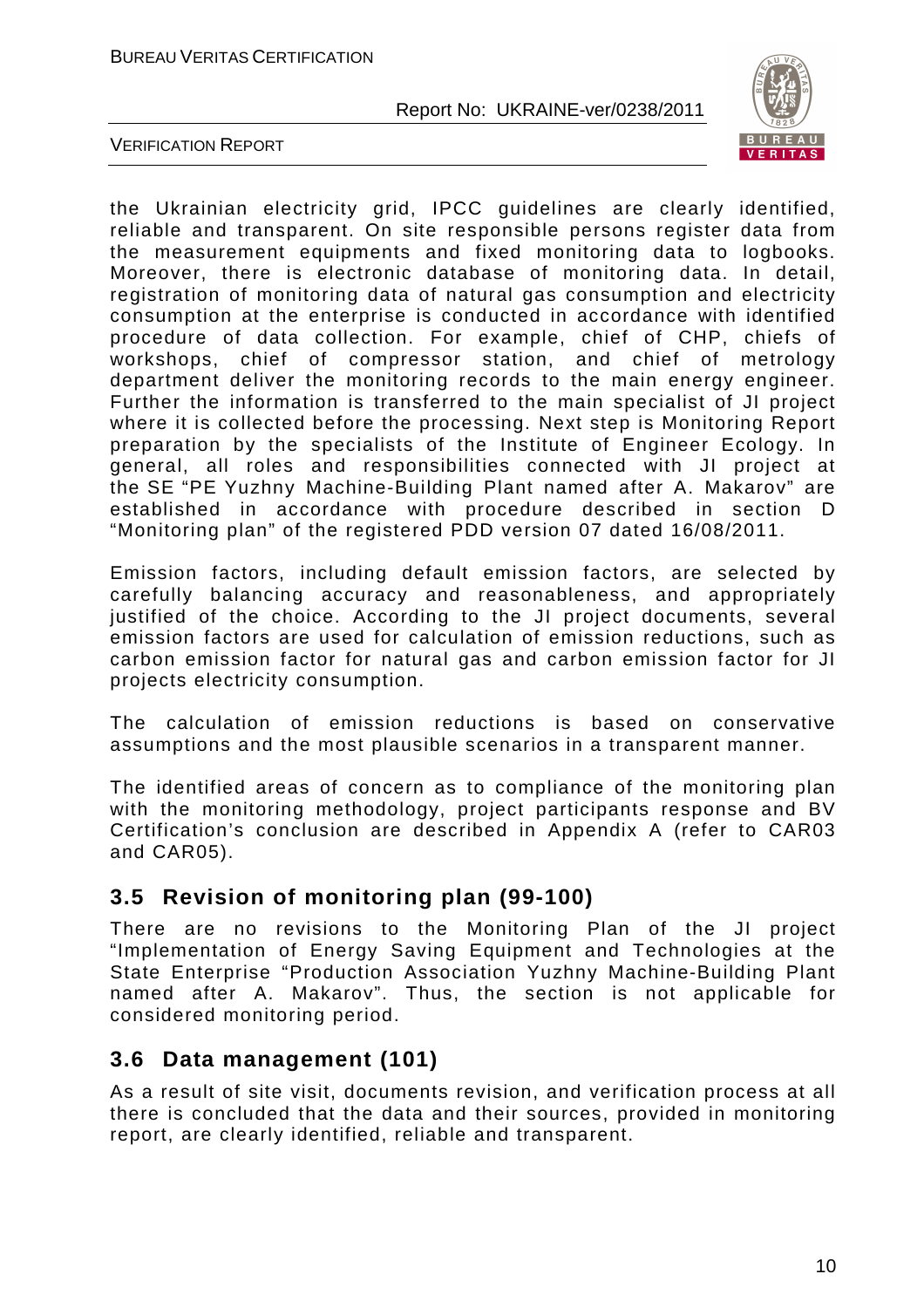

VERIFICATION REPORT

The implementation of data collection procedures is in accordance with the monitoring plan, including the quality control and quality assurance procedures. For instance, internal audits and control measures are conducted by the main specialist of the State Enterprise "Production Association Yuzhny Machine-Building Plant named after A. Makarov". These procedures are described in detailed in the registered project design document.

According to the documents on measurement equipments and its calibration certificates, the function of the monitoring equipment, including its calibration status, is in order.

During site visit logbooks were revised, and electronic database was checked and the last one was discovered as reliable and functional. Thus, the evidence and records used for the monitoring are maintained in a traceable manner.

The data collection and management system for the JI project "Implementation of Energy Saving Equipment and Technologies at the State Enterprise "Production Association Yuzhny Machine-Building Plant named after A. Makarov" is in accordance with the registered monitoring plan.

The identified areas of concern as to the data management, project participants response and BV Certification's conclusion are described in Appendix A (refer to CAR01).

# **3.7 Verification regarding programmes of activities (102- 110)**

Not applicable.

# **4 VERIFICATION OPINION**

Bureau Veritas Certification has performed the third periodic verification of the project "Implementation of Energy Saving Equipment and Technologies at the State Enterprise "Production Association Yuzhny Machine-Building Plant named after A. Makarov" in Dnipropetrovsk city, Ukraine, which applies the JI specific approach developed in accordance with the Guidance on Criteria for Baseline Setting and Monitoring. The verification was performed on the basis of UNFCCC criteria and host country criteria and also on the criteria given to provide for consistent project operations, monitoring and reporting.

The verification consisted of the following three phases: i) desk review of the project design and the baseline and monitoring plan; ii) follow-up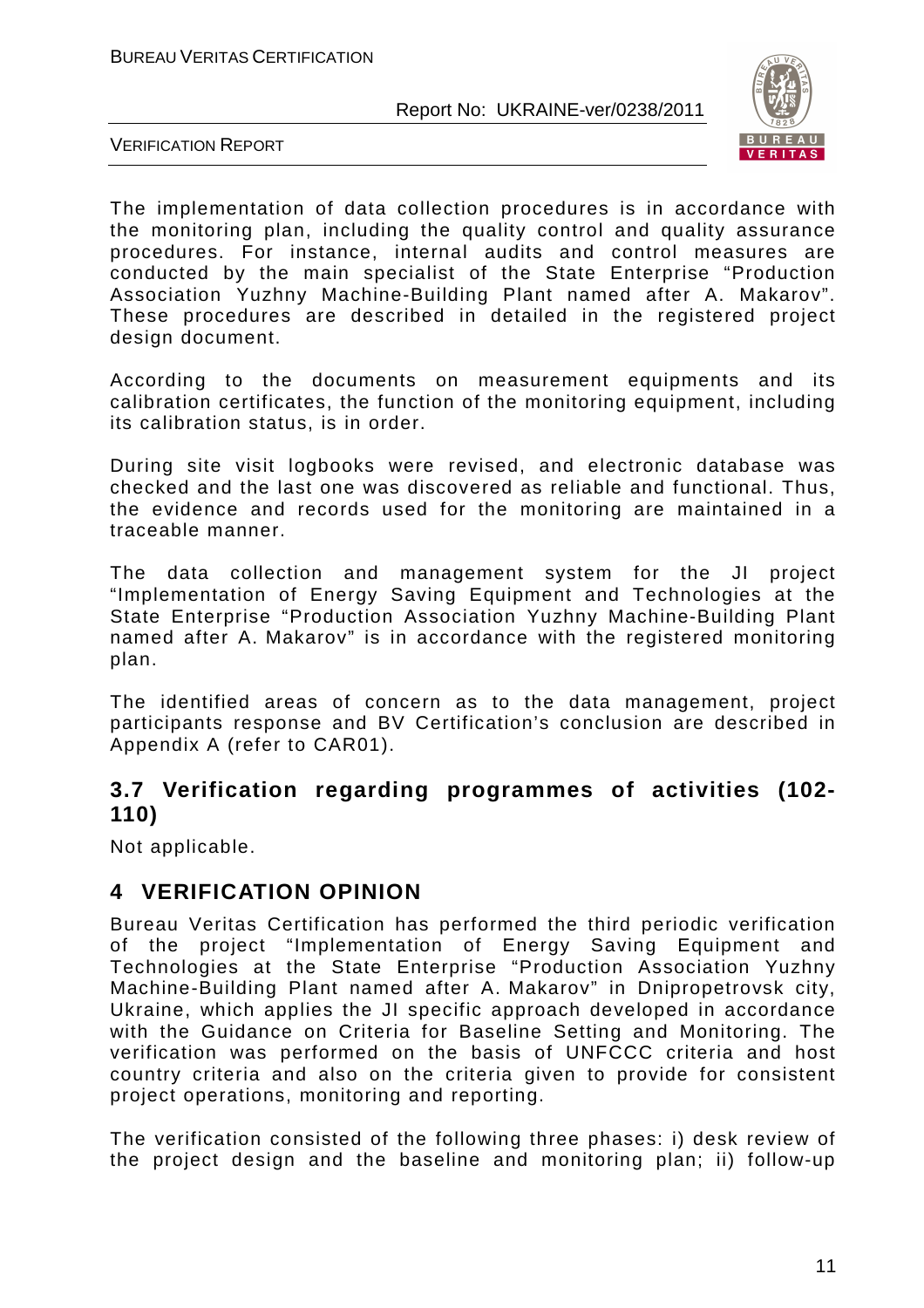

VERIFICATION REPORT

interviews with project stakeholders; iii) resolution of outstanding issues and the issuance of the final verification report and opinion.

The management of the SE "PA Yuzhny Machine-Building Plant named after A. Makarov" is responsible for the preparation of the GHG emissions data and the reported GHG emissions reductions of the project on the basis set out within the project Monitoring and Verification Plan indicated in the final PDD version 07 dated 16/08/2011. The development and maintenance of records and reporting procedures in accordance with that plan, including the calculation and determination of GHG emission reductions from the project, is the responsibility of the management of the project.

Bureau Veritas Certification verified the Project Monitoring Report version 02 dated 21/09/2011 for the reporting period as indicated below. Bureau Veritas Certification confirms that the project is implemented as planned and described in approved project design documents. Installed equipment being essential for generating emission reduction runs reliably and is calibrated appropriately. The monitoring system is in place and the project is generating GHG emission reductions.

Bureau Veritas Certification can confirm that the GHG emission reduction is accurately calculated and is free of material errors, omissions, or misstatements. Our opinion relates to the project's GHG emissions and resulting GHG emissions reductions reported and related to the approved project baseline and monitoring, and its associated documents. Based on the information we have seen and evaluated, we confirm, with a reasonable level of assurance, the following statement:

Reporting period: From 01/01/2010 to 31/12/2010 Baseline emissions : 290 027 t CO<sub>2</sub> equivalents Project emissions : 164 140 t CO<sub>2</sub> equivalents Emission Reductions (year 2010) : 125 887 t CO2 equivalents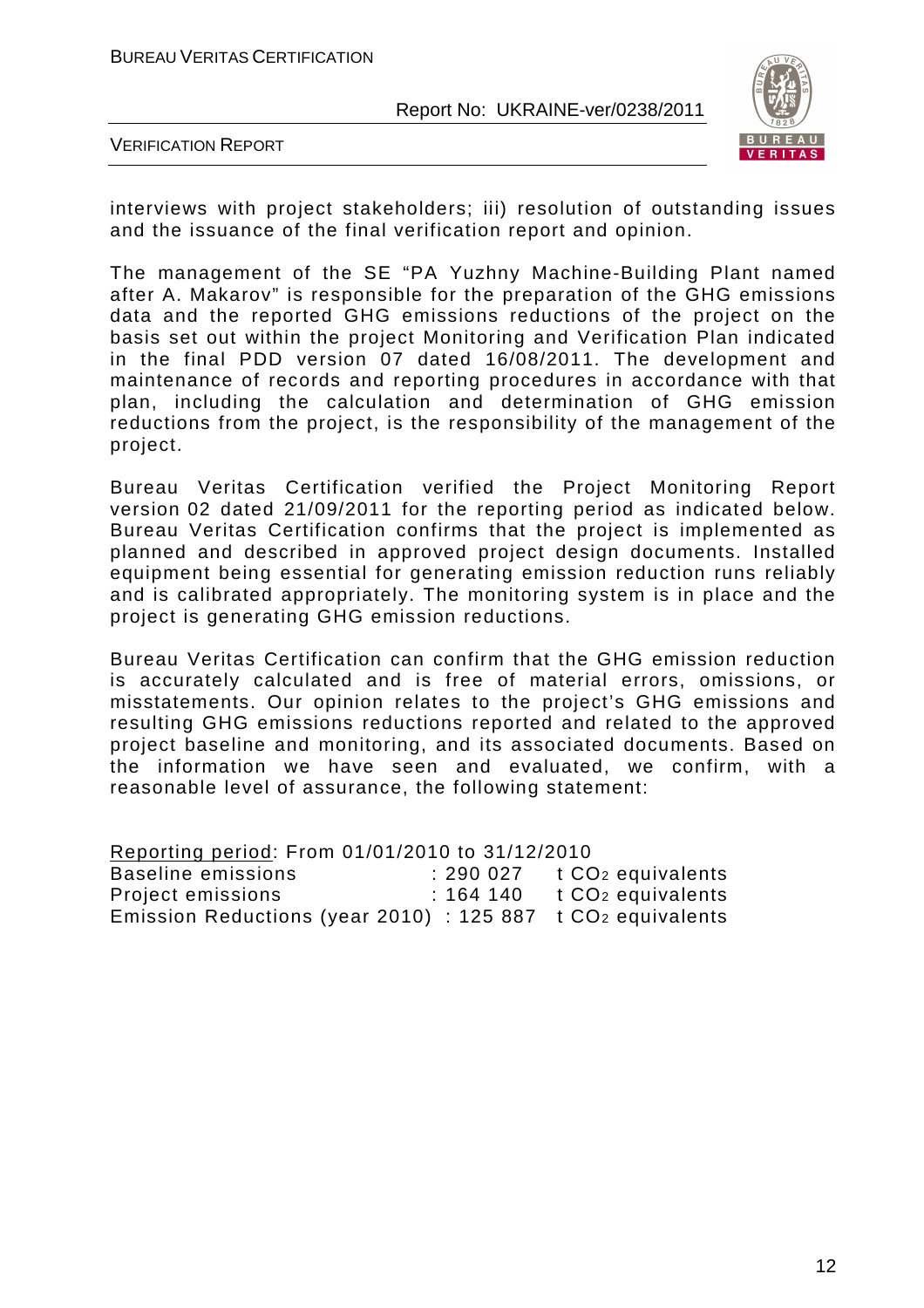

VERIFICATION REPORT

# **5 REFERENCES**

#### **Category 1 Documents:**

Documents provided by State Enterprise "Production Association Yuzhny Machine-Building Plant named after A. Makarov" that relate directly to the GHG components of the project.

- /1/ Project design Document of JI project "Implementation of Energy Saving Equipment and Technologies at the State Enterprise "Production Association Yuzhny Machine-Building Plant named after A. Makarov" version 07 dated 16/08/2011
- /2/ Monitoring report of JI project "Implementation of Energy Saving Equipment and Technologies at the State Enterprise "Production Association Yuzhny Machine-Building Plant named after A. Makarov" for the period 01/01/2010 – 31/12/2010 version 01 dated 08/09/2011
- /3/ Monitoring report of JI project "Implementation of Energy Saving Equipment and Technologies at the State Enterprise "Production Association Yuzhny Machine-Building Plant named after A. Makarov" for the period  $01/01/2010 - 31/12/2010$  version 02 dated 21/09/2011
- /4/ Letter of Approval #2591/23/7 dated 16/09/2011 of the JI project "Implementation of Energy Saving Equipment and Technologies at the State Enterprise "Production Association Yuzhny Machine-Building Plant named after A. Makarov" issued by the State Environmental Investment Agency of Ukraine.
- /5/ Letter of Approval #J294-0485 dated 24/01/2011 of the JI project "Implementation of Energy Saving Equipment and Technologies at the State Enterprise "Production Association Yuzhny Machine-Building Plant named after A. Makarov" issued by the Federal Office for the Environment (FOEN) of Switzerland.

#### **Category 2 Documents:**

Background documents related to the design and/or methodologies employed in the design or other reference documents.

- /1/ Periodic calibration card on device type 22 Ех-М-ДД, serial #702173. The calibration date is of 10/07/2009.
- /2/ Periodic calibration card on device type 22 Ех-М-ДД, serial #5222. The calibration date is of 10/07/2009.
- /3/ Periodic calibration card on device type 22 Ех-М-ДД, serial #702174. The calibration date is of 26/06/2010.
- /4/ Periodic calibration card on device type БПС-24, serial #3263. The calibration date is of 10/07/2010.
- /5/ Periodic calibration card on device type Sapfir, serial #024537. The calibration date is of 10/07/2010.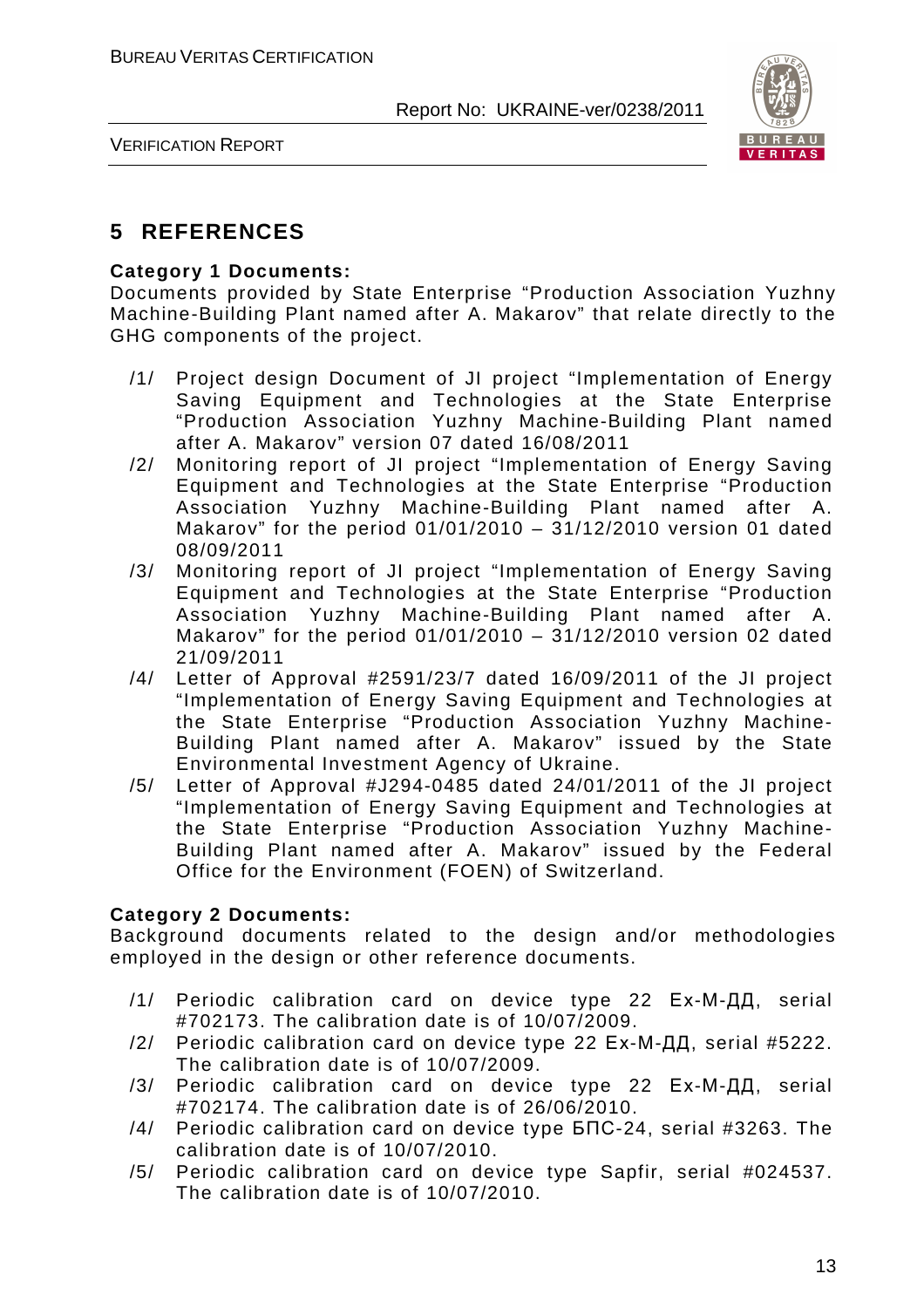

VERIFICATION REPORT

- /6/ Periodic calibration card on device type БПС-24, serial #1800. The calibration date is of 10/07/2010.
- /7/ State calibration certificate on measurement equipment #19- 2/1728-08, type SKU-01, serial #2710259, dated 19/09/2008. Valid till 19/09/2010
- /8/ Photo Flowtech-TM measurement and control unit, serial #1-525 dated 16/03/2009
- /9/ Passport on multiparameter meter type ПМ-3, serial #496 dated 18/03/2009
- /10/ Passport on multiparameter meter type ПМ-3, serial #505 dated 30/03/2009
- /11/ Passport on multiparameter meter type ПМ-3, serial #504 dated 30/03/2009
- /12/ Statement dated 10/02/2010 on acceptance into operation of air compressor type Н280Н-WL «GARDNER DENVER», England, serial #С004143, mounted in compressor building #77, shop #65, complex #308
- /13/ ЭУС 125 ФО data sheet. Ultrasound heat meter type Ergomera-125, serial #027705. Calibration dated 16/08/2007
- /14/ State calibration certificate on measurement equipment #19- 2/1728-08, type SKU-01, serial #2706197, dated 23/07/2008. Valid till 23/07/2010
- /15/ State calibration certificate on measurement equipment #19- 2/1728-08, type SKU-01, serial #2711314, dated 18/07/2008. Valid till 18/07/2010
- /16/ State calibration certificate on measurement equipment #19- 2/1728-08, type SKU-01, serial #2610309, dated 24/07/2008. Valid till 24/07/2010
- /17/ State calibration certificate on measurement equipment #19- 2/1728-08, type SKU-01, serial #2710217, dated 21/07/2008. Valid till 21/07/2010
- /18/ State calibration certificate on measurement equipment #19- 2/1728-08, type SKU-01, serial #2809017, dated 28/07/2008. Valid till 28/07/2010
- /19/ State calibration certificate on measurement equipment #19- 2/1728-08, type SKU-01, serial #2711314, dated 04/08/2004. Valid till 04/08/2006
- /20/ Statement #2009-12 on monthly heat energy delivery from HPP of State Enterprise "Production Association Yuzhny Machine-Building Plant named after A. Makarov" for Teplotrans public utility company for December 2009 according to the agreement #966 dated 27/12/2007
- /21/ Calculation of natural gas consumption used for heat generation by of State Enterprise "Production Association Yuzhny Machine-Building Plant named after A. Makarov" for Teplotrans public utility company in December 2009
- /22/ Statement dated 31/12/2009 on consumed gas and generated heat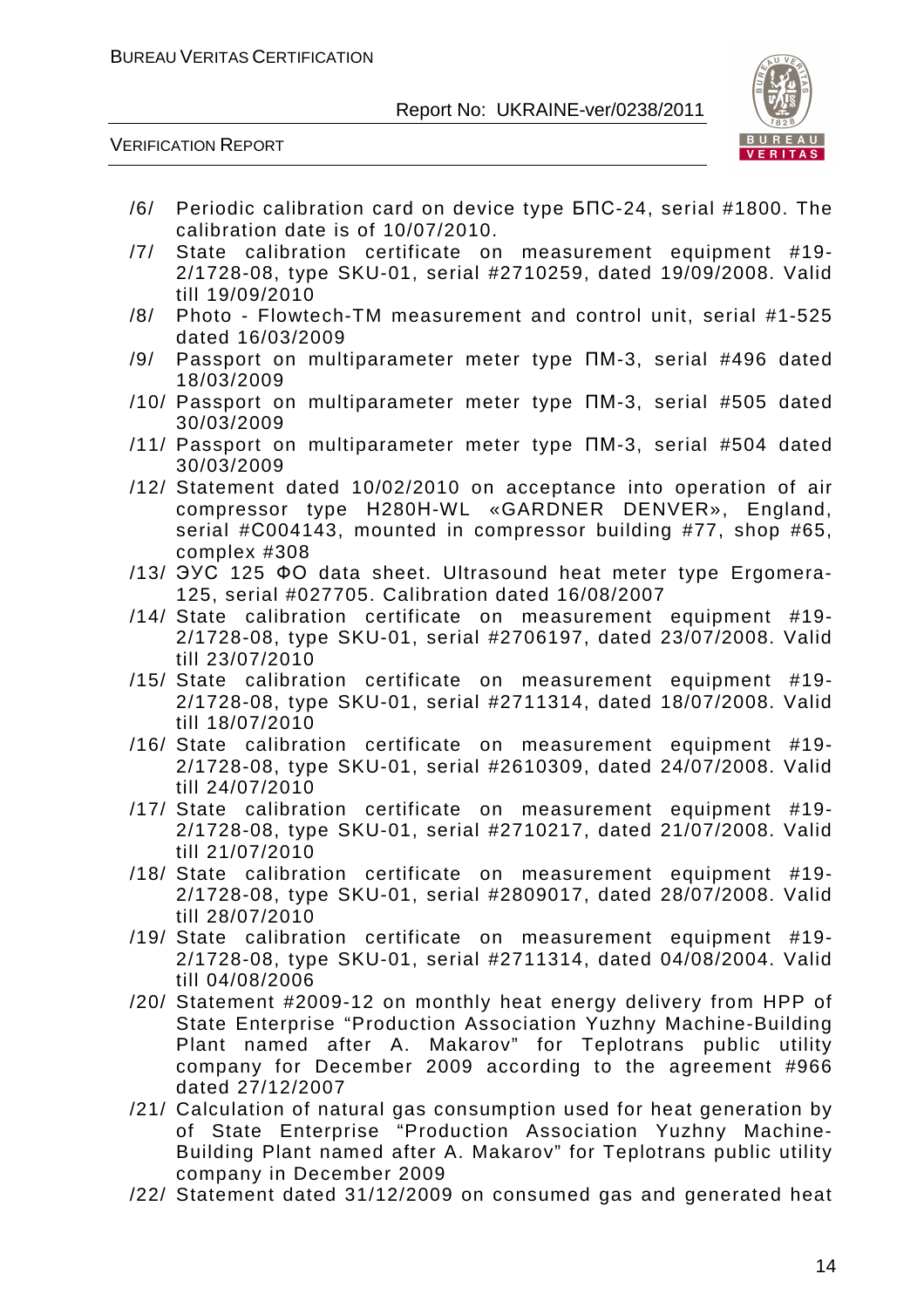

VERIFICATION REPORT

amount delivered to Teplotrans public utility company in December 2009

- /23/ Statement on acceptance-transmitting of energy services dated 31/12/2005 in accordance to the agreement #643 of 01.06.2002
- /24/ Statement on acceptance-transmitting of energy services dated 31/05/2005 in accordance to the agreement #643 of 01.06.2002
- /25/ Statement on acceptance-transmitting of energy services dated 01/03/2005 in accordance to the agreement #643 of 01.06.2002
- /26/ Energy consumption and distribution at State Enterprise "Production Association Yuzhny Machine-Building Plant named after A. Makarov" for every month 2007
- /27/ Periodic calibration card on equipment type ИТ, serial #131460 (shop #67). Calibration date 11/10/2010
- /28/ Periodic calibration card on equipment type САЗУ-ИТ, serial #031018 (shop #67). Calibration date 11/10/2010
- /29/ Periodic calibration card on equipment type ИТ, serial #174257 (shop #67). Calibration date 11/10/2010
- /30/ Periodic calibration card on equipment type САЗУ-ИТ, serial #278640 (shop #67). Calibration date 19/01/2011
- /31/ Periodic calibration card on equipment type САЗУ-ИТ, serial #266878 (shop #67). Calibration date 19/01/2011
- /32/ Periodic calibration card on equipment type САЗУ-И670М, serial #443359 (shop #67). Calibration date 07/09/2010
- /33/ Periodic calibration card on equipment type САЗУ-ИТ, serial #118199 (shop #67). Calibration date 29/11/2010
- /34/ Periodic calibration card on equipment type САЗУ-И670М, serial #435117 (shop #67). Calibration date 25/05/2011
- /35/ Periodic calibration card on equipment type ИТ, serial #279059 (shop #67). Calibration date 16/10/2010
- /36/ Periodic calibration card on equipment type ИТ, serial #76186 (shop #67). Calibration date 16/10/2010
- /37/ Periodic calibration card on equipment type САЗУ-ИТ, serial #174056 (shop #67). Calibration date 10/11/2010
- /38/ Periodic calibration card on equipment type САЗУ- ИЧЗ, serial #154004 (shop #67). Calibration date 11/02/2008
- /39/ Periodic calibration card on equipment type САЗУ-И670М, serial #723831 (shop #67). Calibration date 12/10/2010
- /40/ Periodic calibration card on equipment type САЗУ-ИТ, serial #029535 (shop #67). Calibration date 10/10/2010
- /41/ Periodic calibration card on equipment type ИТ, serial #131765 (shop #67). Calibration date 25/10/2010
- /42/ Periodic calibration card on equipment type САЗУ-ИТ, serial #229264 (shop #67). Calibration date 01/11/2010
- /43/ Periodic calibration card on equipment type САЗУ-И670М, serial #739817 (shop #67). Calibration date 12/10/2010
- /44/ Periodic calibration card on equipment type САЗУ-И670М, serial #521396 (shop #67). Calibration date 07/07/2011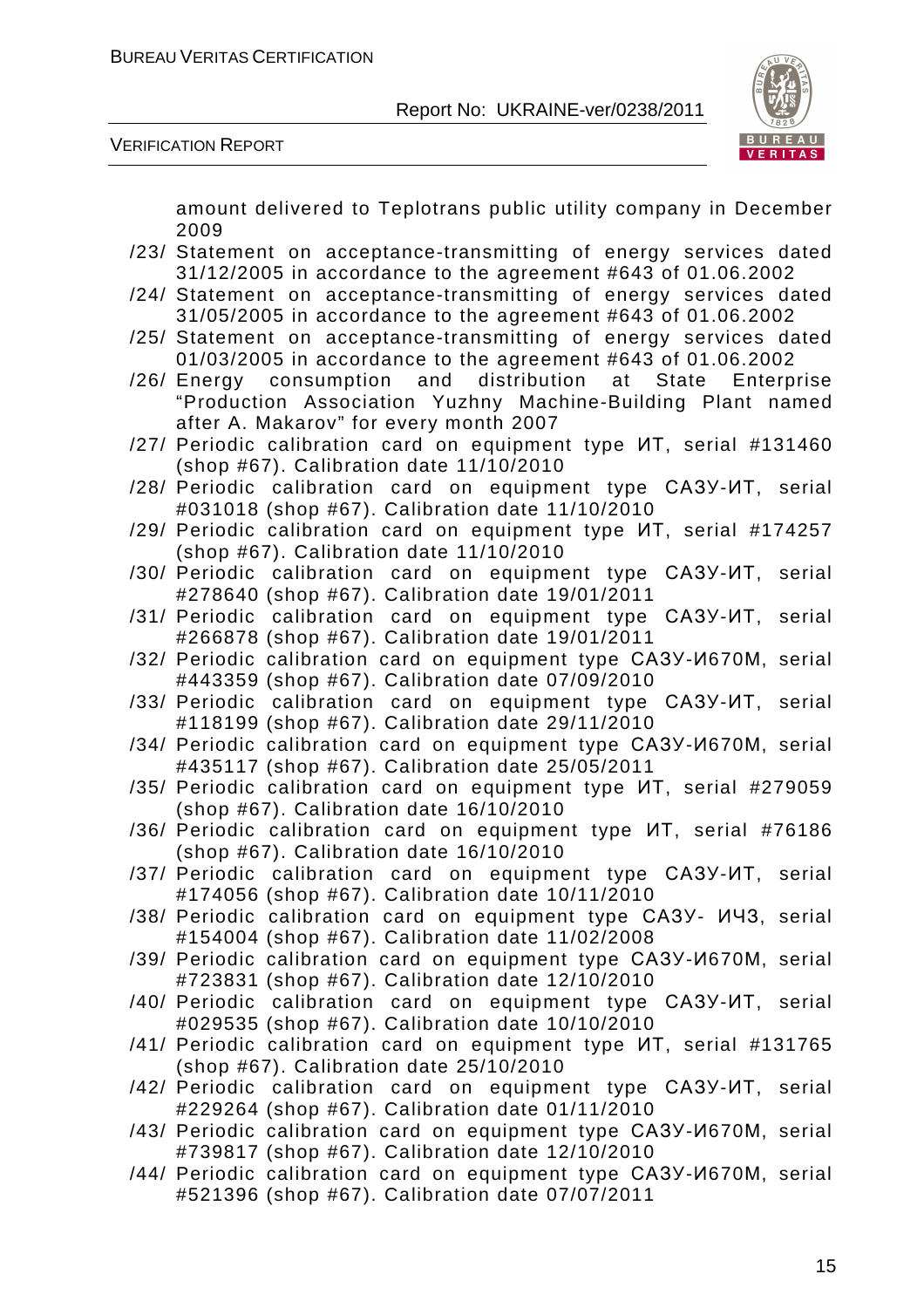

VERIFICATION REPORT

- /45/ Periodic calibration card on equipment type САЗУ-И670М, serial #630841 (shop #67). Calibration date 07/07/2011
- /46/ Periodic calibration card on equipment type САЗУ-И670М, serial #675648 (shop #67). Calibration date 07/07/2011
- /47/ Order #612 dated 28/12/2010 on documents storage needed for monitoring of the JI project "Implementation of Energy Saving Equipment and Technologies at the State Enterprise "Production Association Yuzhny Machine-Building Plant named after A. Makarov"
- /48/ Operation manual. Gas volume corrector type Tandem, serial #1968 dated 29/07/2009. Calibration date 22/07/2011
- /49/ АЧЦА 407251.001ФО data sheet. Ultrasound gas meter type Курс-01, serial #5343 dated 05/08/2009. Calibration date 22/07/2011
- /50/ Certificate on state metrological attestation #19-22/200-0 dated 06/08/2009 on gas volume corrector type Tandem, serial #1968
- /51/ Permit #120039 dated 05/08/1998 on stationary sources air pollution at the State Enterprise "Production Association Yuzhny Machine-Building Plant named after A. Makarov". Valid till 31/12/1999
- /52/ Statements and notes issued by the Dnipropetrovsk region State Environmental Protection Office as of 2004, 2007, 2008
- /53/ Form 2-TP (the air). Report of the air protection for 2005
- /54/ Form 2-TP (the air). Report of the air protection for 2006
- /55/ Form 2-TP (the air). Report of the air protection for 2007
- /56/ Form 2-TP (the air). Report of the air protection for 2008
- /57/ Form 2-TP (the air). Report of the air protection for 2009
- /58/ Form 2-TP (the air). Report of the air protection for 2010
- /59/ Form 2-TP (the air). Report of the air protection for the first quarter and second quarter 2011
- /60/ Passport on natural gas physical and chemical characteristics for every month of the 1 and 2 quarters of 2011
- /61/ Passport on natural gas physical and chemical characteristics for every month of 2010
- /62/ Passport on natural gas physical and chemical characteristics for every month of 2009
- /63/ Passport on natural gas physical and chemical characteristics for every month of 2008
- /64/ Passport on natural gas physical and chemical characteristics for every month of 2007
- /65/ Passport on natural gas physical and chemical characteristics for every month of 2006
- /66/ Passport on natural gas physical and chemical characteristics for every month of 2005
- /67/ Passport on measuring devices oа environmental characteristics measurement, serial #506, #3219. Calibration date 10/08/2010
- /68/ Acceptance certificate on ultrasound heat meter type Ergomera-125, serial #162509. Calibration dated 03/09/2009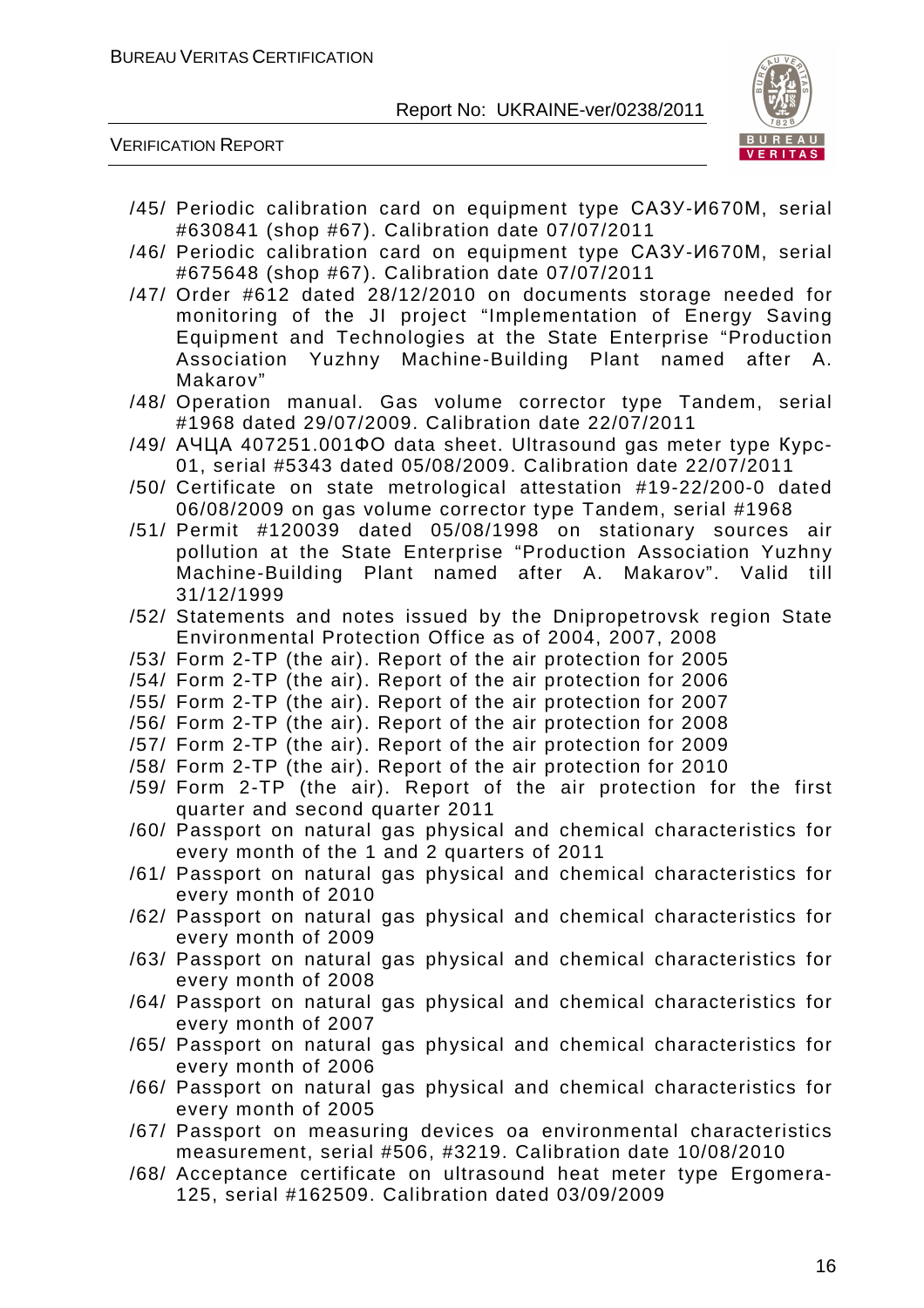



- /69/ Acceptance certificate on ultrasound heat meter type Ergomera-125, serial #207810. Calibration dated 14/10/2010
- /70/ Electric data base on gas distribution at the State Enterprise "Production Association Yuzhny Machine-Building Plant named after A. Makarov"
- /71/ Statement on natural gas acceptance-transmitting for every month in 2005, 2006, 2007, 2008, 2009, 2010 and 1-2 quarters of 2011
- /72/ Statement on energy consumption for every month in 2005, 2006, 2007, 2008, 2009, 2010 and 1-2 quarters of 2011
- /73/ Explanatory notes to the financial report for 2005-2010 and 1-2 quarters 2011
- /74/ Photo power meter
- /75/ Photo Flowtech measurement unit
- /76/ Photo new boiler unit of boiler #9

#### **Persons interviewed:**

List persons interviewed during the verification or persons that contributed with other information that are not included in the documents listed above.

- /1/ Muhailo Korobov chief power engineer of SE "PA Yuzhny Machine-Building Plant named after A. Makarov"
- /2/ Larysa Kovika chief of environmental bureau at SE "PA Yuzhny Machine-Building Plant named after A. Makarov"
- /3/ Oleksandr Nikolaenko executive director EPC "Yuzhmashenergo"
- /4/ Iakiv Tahterin chief specialist of SE "PA Yuzhny Machine-
- Building Plant named after A. Makarov"
- /5/ Anatolij Lobashov chief metrologist of SE "PA Yuzhny Machine-Building Plant named after A. Makarov"
- /6/ Vladyslav Dogonov head of TPP at SE "PA Yuzhny Machine-Building Plant named after A. Makarov"
- /7/ Iuriy Pashchenko deputy of director general of SE "PA Yuzhny Machine-Building Plant named after A. Makarov"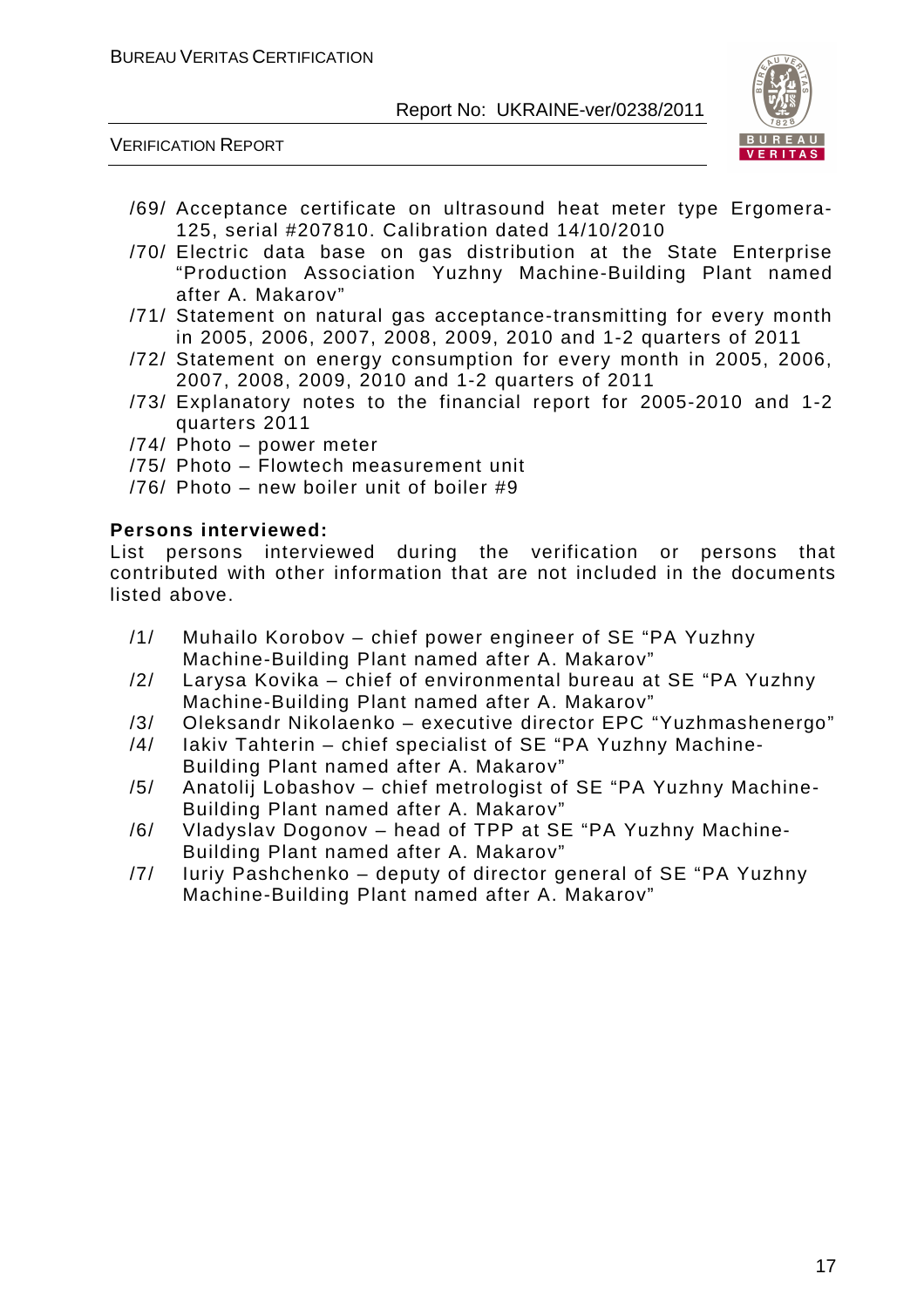

#### VERIFICATION REPORT

# APPENDIX A: JOINT IMPLEMENTATION PROJECT VERIFICATION PROTOCOL

#### **Table 1 Check list for verification, according to the JOINT IMPLEMENTATION DETERMINATION AND VERIFICATION MANUAL (Version 01)**

| <b>DVM</b> | <b>Check Item</b>                                                                                                                                                                                                                                                                          | Initial finding                                                                                                                                                                                                                                                                                                                                                                                                                                                                                                                                                                                                                       | <b>Draft</b>      | <b>Final</b>    |
|------------|--------------------------------------------------------------------------------------------------------------------------------------------------------------------------------------------------------------------------------------------------------------------------------------------|---------------------------------------------------------------------------------------------------------------------------------------------------------------------------------------------------------------------------------------------------------------------------------------------------------------------------------------------------------------------------------------------------------------------------------------------------------------------------------------------------------------------------------------------------------------------------------------------------------------------------------------|-------------------|-----------------|
| Paragr     |                                                                                                                                                                                                                                                                                            |                                                                                                                                                                                                                                                                                                                                                                                                                                                                                                                                                                                                                                       | <b>Conclusi</b>   | <b>Conclusi</b> |
| aph        |                                                                                                                                                                                                                                                                                            |                                                                                                                                                                                                                                                                                                                                                                                                                                                                                                                                                                                                                                       | on                | on              |
|            | <b>Project approvals by Parties involved</b>                                                                                                                                                                                                                                               |                                                                                                                                                                                                                                                                                                                                                                                                                                                                                                                                                                                                                                       |                   |                 |
| 90         | Has the DFPs of at least one<br>Party involved, other than the<br>host Party, issued a written<br>project approval when submitting<br>the first verification report to the $ $<br>secretariat for publication in<br>accordance with paragraph 38 of  <br>the JI guidelines, at the latest? | All Parties involved in the JI project issued<br>written project approvals. Namely, the<br>State Environmental Investment Agency of<br>Ukraine has issued the Letter of Approval<br>#2591/23/7 dated 16/09/2011 of the JI<br>project "Implementation of Energy Saving<br>Equipment and Technologies at the State<br>Enterprise "Production Association Yuzhny<br>Machine-Building Plant named after A.<br>Makarov"; and the Federal Office for the<br>Environment (FOEN), Switzerland (Party<br>B), has issued the Letter of Approval for<br>this project No. J294-0485 dated<br>24.01.2011.<br>Corrective Action Request 02 (CAR02). | CAR <sub>02</sub> | OK.             |
|            |                                                                                                                                                                                                                                                                                            | Please, provide Letters of Approvals from<br>Parties involved in the project.                                                                                                                                                                                                                                                                                                                                                                                                                                                                                                                                                         |                   |                 |
|            |                                                                                                                                                                                                                                                                                            | Corrective Action Request 04 (CAR04).                                                                                                                                                                                                                                                                                                                                                                                                                                                                                                                                                                                                 | CAR04             | <b>OK</b>       |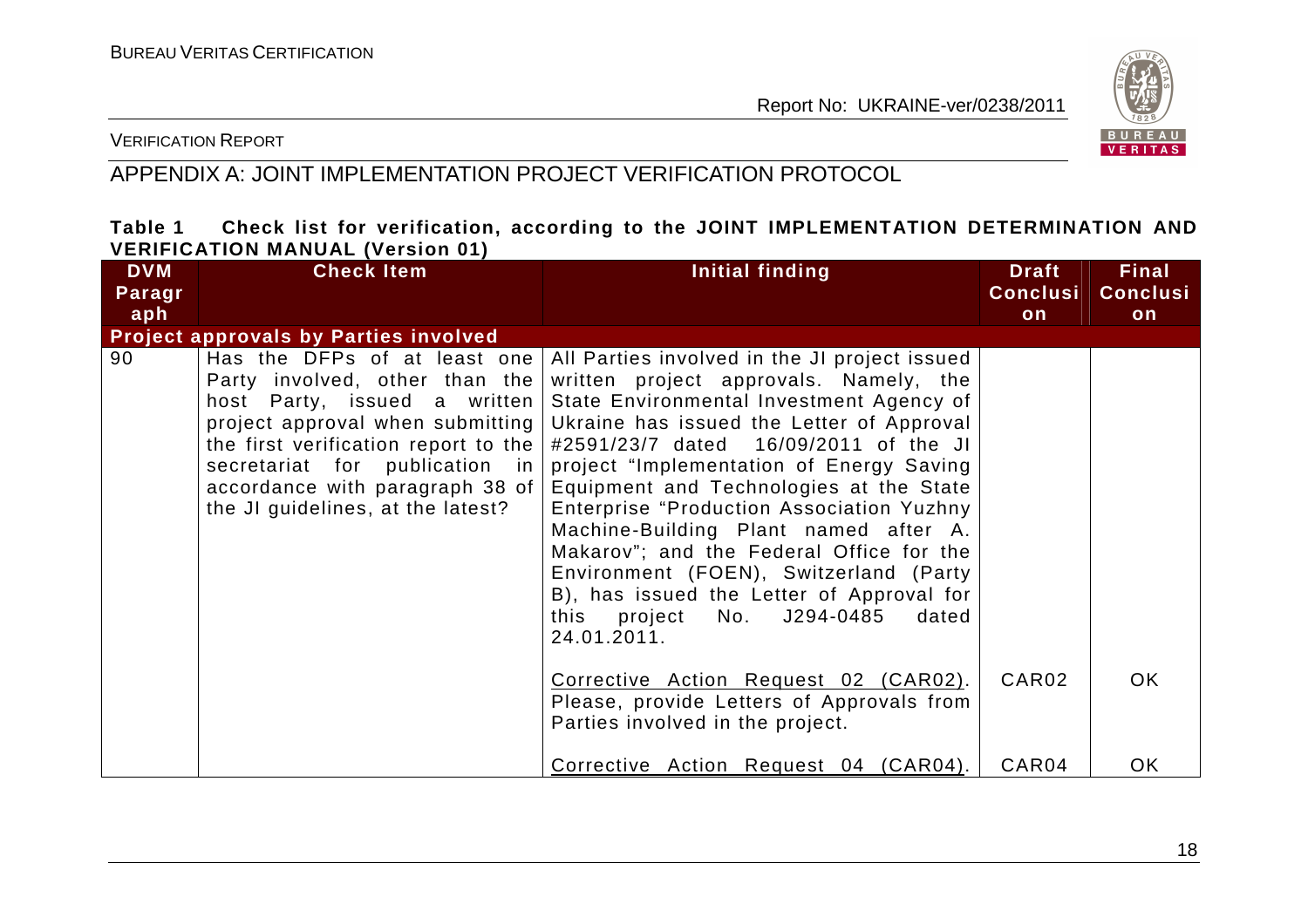

| <b>VERIFICATION REPORT</b>  |                                                                                                                                                                                         |                                                                                                                                                                                                                                                                                                                                                                                                                                                                                                                                                                                 |                                       | BUREAU<br>VERITAS                     |  |
|-----------------------------|-----------------------------------------------------------------------------------------------------------------------------------------------------------------------------------------|---------------------------------------------------------------------------------------------------------------------------------------------------------------------------------------------------------------------------------------------------------------------------------------------------------------------------------------------------------------------------------------------------------------------------------------------------------------------------------------------------------------------------------------------------------------------------------|---------------------------------------|---------------------------------------|--|
| <b>DVM</b><br>Paragr<br>aph | <b>Check Item</b>                                                                                                                                                                       | Initial finding                                                                                                                                                                                                                                                                                                                                                                                                                                                                                                                                                                 | <b>Draft</b><br><b>Conclusi</b><br>on | <b>Final</b><br><b>Conclusi</b><br>on |  |
|                             |                                                                                                                                                                                         | Section A.7 of the MR version 01 includes<br>information of written approvals of the<br>regarded JI project, but this information<br>does not concern to the indicated section.<br>Please, provide the information about<br>LoAs from Parties involved in the project<br>in section A.2.                                                                                                                                                                                                                                                                                        |                                       |                                       |  |
| 91                          | all<br>the<br>written<br>project  <br>Are<br>approvals by Parties<br>unconditional?                                                                                                     | All LoAs of regarded JI project are<br>involved   unconditional.                                                                                                                                                                                                                                                                                                                                                                                                                                                                                                                | <b>OK</b>                             | <b>OK</b>                             |  |
|                             | <b>Project implementation</b>                                                                                                                                                           |                                                                                                                                                                                                                                                                                                                                                                                                                                                                                                                                                                                 |                                       |                                       |  |
| 92                          | Has<br>the<br>project<br>implemented in accordance with  <br>the PDD regarding which the<br>determination has been deemed<br>final and is so listed on the<br><b>UNFCCC JI website?</b> | been   As a result of the verification process, the  <br>JI project is implemented in accordance<br>with the PDD version 07 which has been<br>deemed final.<br>As a matter of fact, implementation of the<br>energy saving measures is realized mainly<br>according to project schedule.<br>Based on the provided documents and<br>results of the site visit, the JI project is<br>generation emission reductions<br>since<br>01/01/2005.<br>In the Monitoring Rerort version 02 stated<br>that the achieved amount of emission<br>reduction<br>for the<br>monitoring<br>period | OK.                                   | <b>OK</b>                             |  |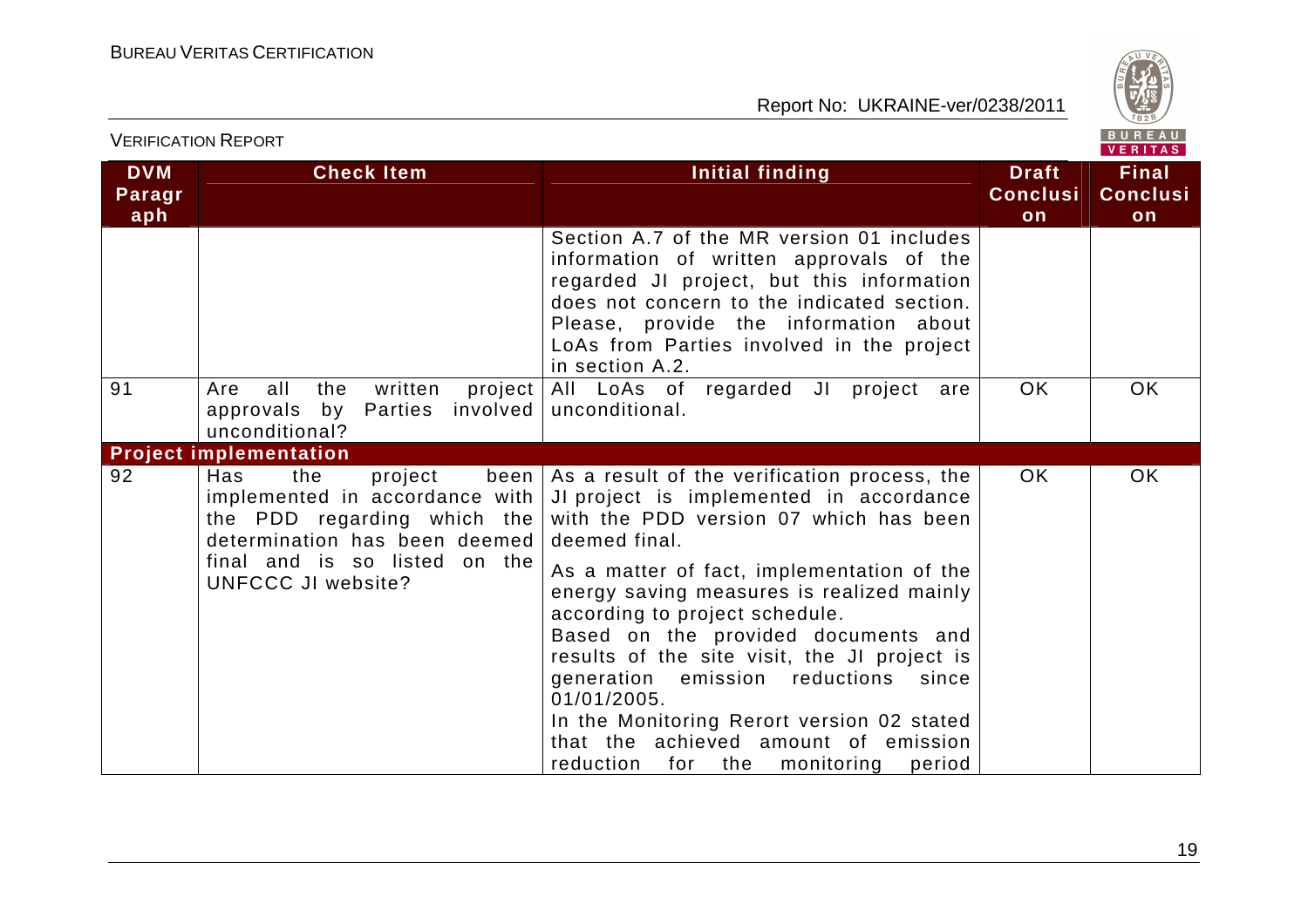

|                             | <b>VERIFICATION REPORT</b>                                                                                                                                                                                                                     |                                                                                                                                                                                                                                                                                                                                                                                                                               |                                       | BUREAU<br>VERITAS                     |  |
|-----------------------------|------------------------------------------------------------------------------------------------------------------------------------------------------------------------------------------------------------------------------------------------|-------------------------------------------------------------------------------------------------------------------------------------------------------------------------------------------------------------------------------------------------------------------------------------------------------------------------------------------------------------------------------------------------------------------------------|---------------------------------------|---------------------------------------|--|
| <b>DVM</b><br>Paragr<br>aph | <b>Check Item</b>                                                                                                                                                                                                                              | Initial finding                                                                                                                                                                                                                                                                                                                                                                                                               | <b>Draft</b><br><b>Conclusi</b><br>on | <b>Final</b><br><b>Conclusi</b><br>on |  |
|                             |                                                                                                                                                                                                                                                | 01/01/2010 - 31/12/2010 is 125 887 t $CO2$<br>equivalent.<br>On the whole, the JI project activities are<br>conducted according to the Project Design<br>Documents.<br>There are no deviations or revisions to the<br>determined PDD.                                                                                                                                                                                         |                                       |                                       |  |
| 93                          | What is the status of operation of<br>the project during the monitoring<br>period?                                                                                                                                                             | Monitoring report indicated the current<br>status<br>of<br>the<br>project<br>activity<br>Based<br>implementation.<br>on<br>provided<br>materials, there is known that all project<br>equipments were operational<br>in the<br>reporting period and generating emission<br>reductions. Also, refer to section 92<br>above.                                                                                                     | OK                                    | <b>OK</b>                             |  |
| 94                          | <b>Compliance with monitoring plan</b><br>accordance with the monitoring<br>PDD<br>plan<br>included<br>in<br>the<br>which<br>regarding<br>the<br>determination has been deemed  <br>final and is so listed on the<br><b>UNFCCC JI website?</b> | Did the monitoring occur in The monitoring procedure at SE "PA<br>Yuzhny Machine-Building Plant named<br>after A. Makarov" is strictly following the<br>monitoring plan included in the PDD<br>version 07 dated 16/08/2011 regarding<br>which the determination has been deemed<br>final.<br>Data used for calculation of emissions<br>reduction<br>based<br>information<br>that<br>on<br>confirmed by SE "PA Yuzhny Machine- | <b>OK</b>                             | <b>OK</b>                             |  |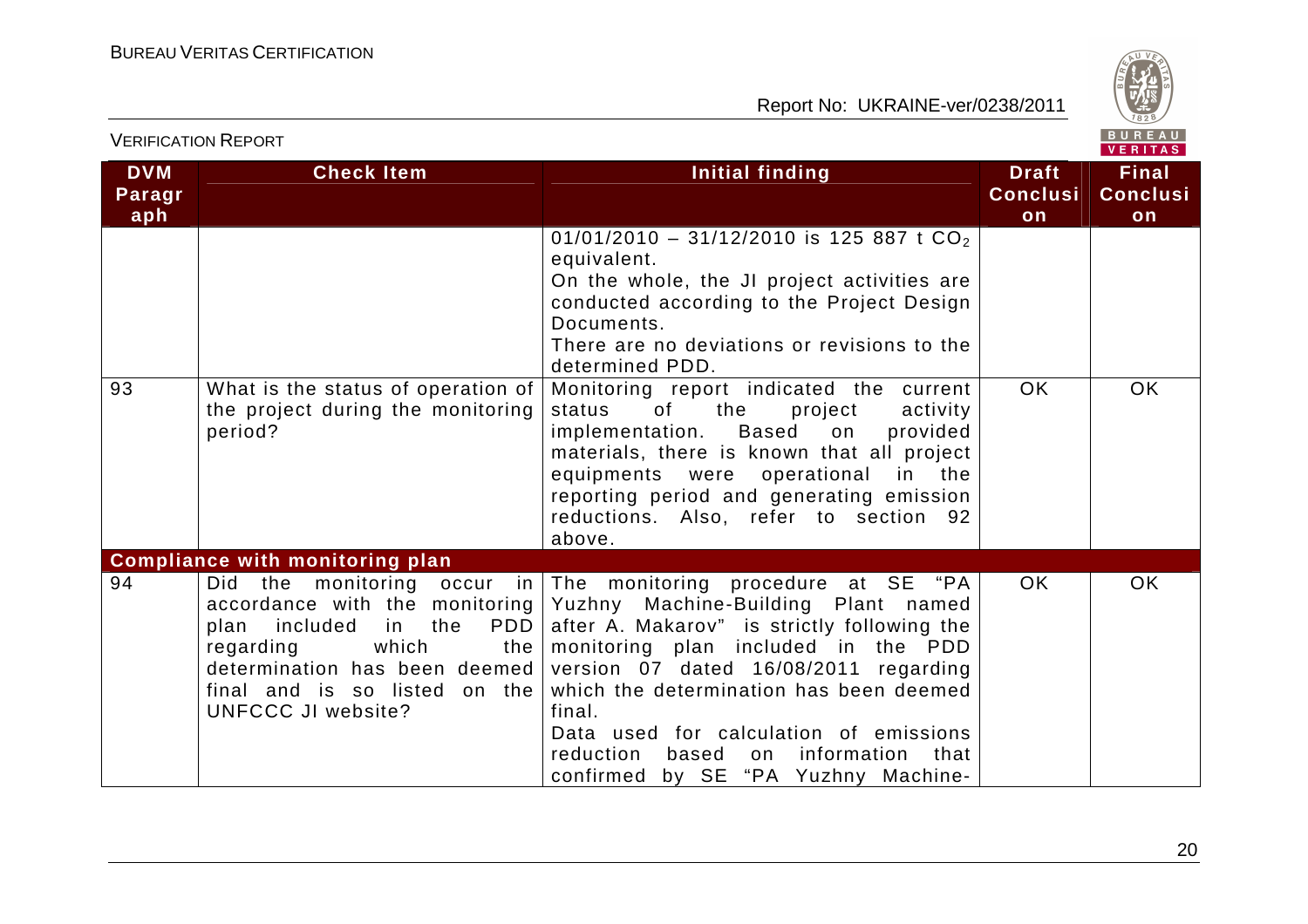

VERITAS

#### **DVM Paragraph Check Item Initial finding Check Item Initial finding Theory ConclusionFinal Conclusion** Building Plant named after A. Makarov" documents. According to reviewed information, there 95 (a) For calculating the emission reductions or enhancements of net removals, were key factors, e.g. those listed in 23 (b) (i)-(vii) above, influencing the baseline emissions or net removals and the activity level of the project and the emissions or removals as well as risks associated with the project taken into account, as appropriate? are taken into account key factors (such as emission factor of the natural gas consumption and carbon emission factor for the JI project reducing electricity consumption, etc.), natural gas consumption by the enterprise equipment, natural gas consumption for heat energy production for external consumers, natural gas consumption for electricity generation for external and other consumers, delivery of natural gas to the external consumers, electricity consumption by the enterprise equipment for production of the aerospace products, delivery of heat energy for external consumers, gross production output of aerospace products at the enterprise, average Net Calorific Value of natural gas, and other risks associated with the implementation of the project activity that can influence to the baseline and project emission, and emission reduction due to the JI project. 95 (b) | Are data sources used for | Data sources used for calculating emission OK OK

VERIFICATION REPORT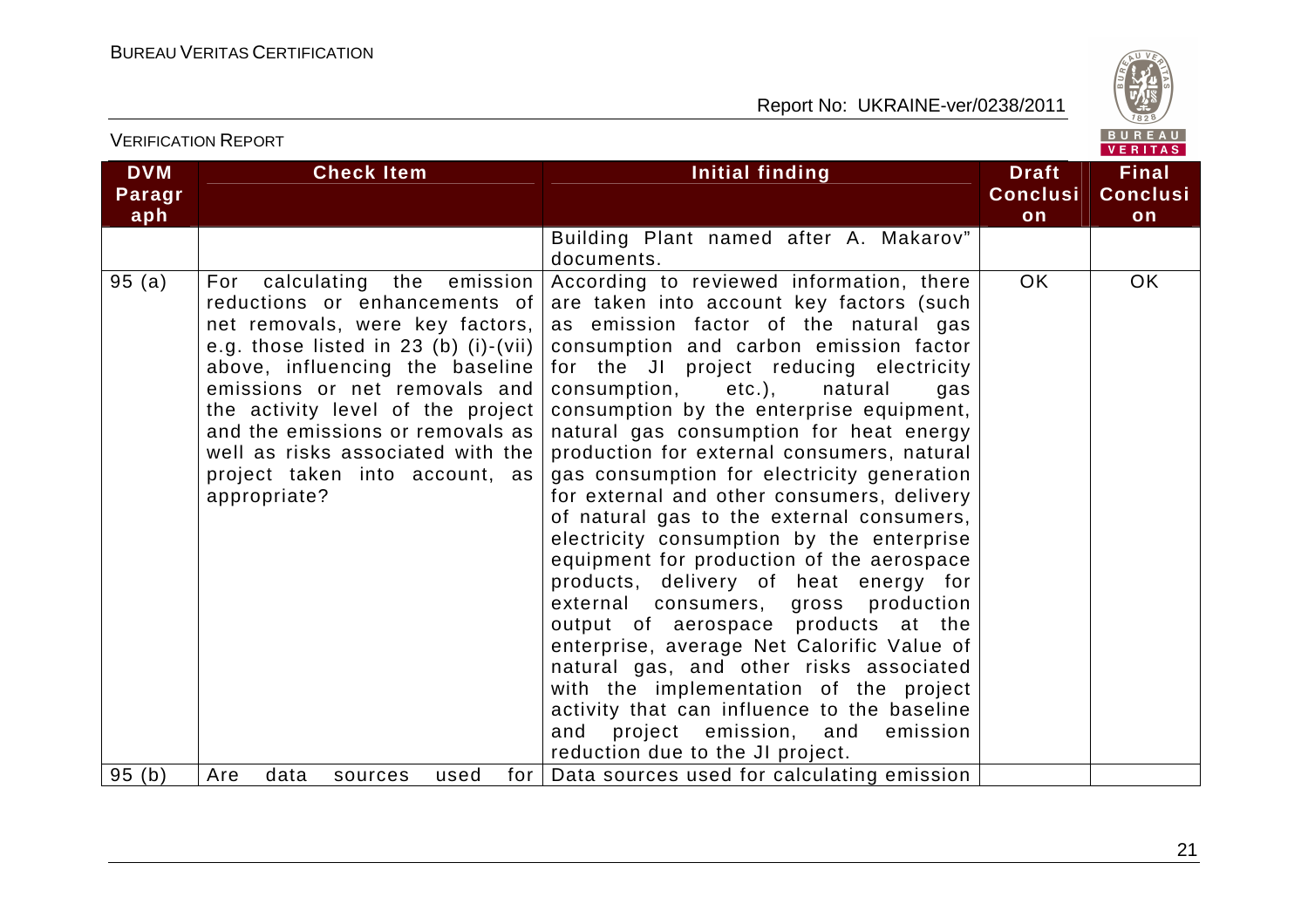

|                             | <b>VERIFICATION REPORT</b>                                                                                                                                                                                                                                         |                                                                                                                                                                                                                                                                                                                                                                                                                                                                                                                                                                                                                                                                                                                                                                                                              |                                       | BUREAU<br><b>VERITAS</b>              |
|-----------------------------|--------------------------------------------------------------------------------------------------------------------------------------------------------------------------------------------------------------------------------------------------------------------|--------------------------------------------------------------------------------------------------------------------------------------------------------------------------------------------------------------------------------------------------------------------------------------------------------------------------------------------------------------------------------------------------------------------------------------------------------------------------------------------------------------------------------------------------------------------------------------------------------------------------------------------------------------------------------------------------------------------------------------------------------------------------------------------------------------|---------------------------------------|---------------------------------------|
| <b>DVM</b><br>Paragr<br>aph | <b>Check Item</b>                                                                                                                                                                                                                                                  | <b>Initial finding</b>                                                                                                                                                                                                                                                                                                                                                                                                                                                                                                                                                                                                                                                                                                                                                                                       | <b>Draft</b><br><b>Conclusi</b><br>on | <b>Final</b><br><b>Conclusi</b><br>on |
|                             | calculating emission reductions<br>or enhancements of net removals<br>clearly identified, reliable and<br>transparent?                                                                                                                                             | reductions are clearly identified, reliable<br>and transparent. On site responsible<br>register<br>data<br>from<br>persons<br>the<br>measurement<br>equipments<br>and<br>fixed<br>monitoring data to logbooks, monthly data<br>collected to the reporting documents of the<br>SE "PA Yuzhny Machine-Building Plant<br>named after A. Makarov". Moreover, there<br>is electronic database of monitoring data.<br>All roles and responsibilities are described<br>in details in the Monitoring report.<br>Corrective Action Request 03 (CAR03).<br>The situation described in section A.8 of<br>the MR is not considered to be revision to<br>the registered monitoring plan because<br>this was envisaged in the MP of the PDD.<br>Please, provide the clarification of the<br>situation in relevant section. | CAR <sub>03</sub>                     | <b>OK</b>                             |
| 95(c)                       | Are emission factors, including<br>default emission factors, if used<br>calculating the<br>emission<br>for<br>reductions or enhancements of<br>removals,<br>net<br>selected<br>by <sub>1</sub><br>carefully balancing accuracy and  <br>reasonableness,<br>and $ $ | $CO2$ emission factor from natural gas<br>consumption is used for calculation of<br>emissions and emission reductions. This<br>factor is to be monitored from the<br><b>IPCC</b><br>normative<br>documents<br>(i.e.,<br>"Guidelines for National Greenhouse Gas<br>Inventories").                                                                                                                                                                                                                                                                                                                                                                                                                                                                                                                            | OK.                                   | <b>OK</b>                             |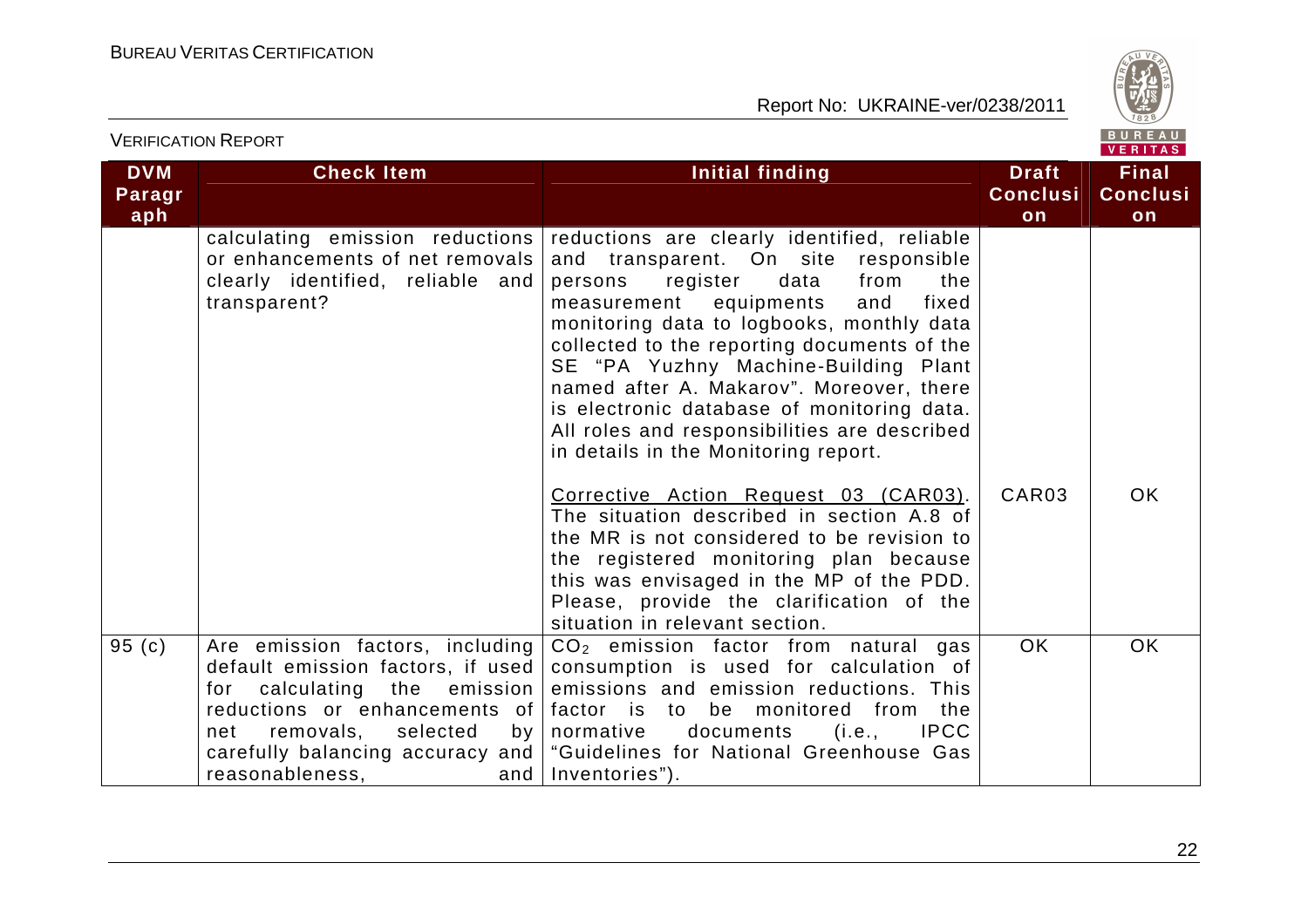

|                             | <b>VERIFICATION REPORT</b>                                                                                                                                                                        |                                                                                                                                                                                                                                                                                                                                                                                                                                                                                                                                                                                                                                                                                                                                                                       |                                       | BUREAU<br><b>VERITAS</b>              |
|-----------------------------|---------------------------------------------------------------------------------------------------------------------------------------------------------------------------------------------------|-----------------------------------------------------------------------------------------------------------------------------------------------------------------------------------------------------------------------------------------------------------------------------------------------------------------------------------------------------------------------------------------------------------------------------------------------------------------------------------------------------------------------------------------------------------------------------------------------------------------------------------------------------------------------------------------------------------------------------------------------------------------------|---------------------------------------|---------------------------------------|
| <b>DVM</b><br>Paragr<br>aph | <b>Check Item</b>                                                                                                                                                                                 | Initial finding                                                                                                                                                                                                                                                                                                                                                                                                                                                                                                                                                                                                                                                                                                                                                       | <b>Draft</b><br><b>Conclusi</b><br>on | <b>Final</b><br><b>Conclusi</b><br>on |
|                             | appropriately justified of<br>the<br>choice?                                                                                                                                                      | Also, CO <sub>2</sub> emission factor for electricity<br>consumed from Ukrainian grid by the<br>project activity is used in calculation. It is<br>to be regularly monitored from the national<br>study documents (i.e., "Ukraine<br>Assessment of new calculation of CEF"<br>that confirmed by TUV SUD Industrie<br>Service GmbH, etc.).                                                                                                                                                                                                                                                                                                                                                                                                                              |                                       |                                       |
| 95(d)                       | Is the calculation of emission<br>reductions or enhancements of<br>removals<br>based<br>net<br>on.<br>conservative assumptions<br>and<br>the most plausible scenarios in a<br>transparent manner? | The calculation of emission reductions is<br>based on conservative assumptions and<br>most plausible scenarios<br>the<br>in a<br>transparent manner. as was approved in<br>the PDD. Namely, JI specific approach are<br>used regarding monitoring and emission<br>reduction assessment that<br>has<br>been<br>developed in accordance<br>with<br>the<br>Guidance on criteria for baseline setting<br>and monitoring. This project JI specific<br>approach is in the main similar to the<br>project JI specific approach developed by<br>the Institute of Engineering Ecology for the<br>JI projects on rehabilitation of District<br>Heating systems in Ukrainian conditions<br>and already approved by AIEs for several<br>such JI projects in regions and cities of |                                       |                                       |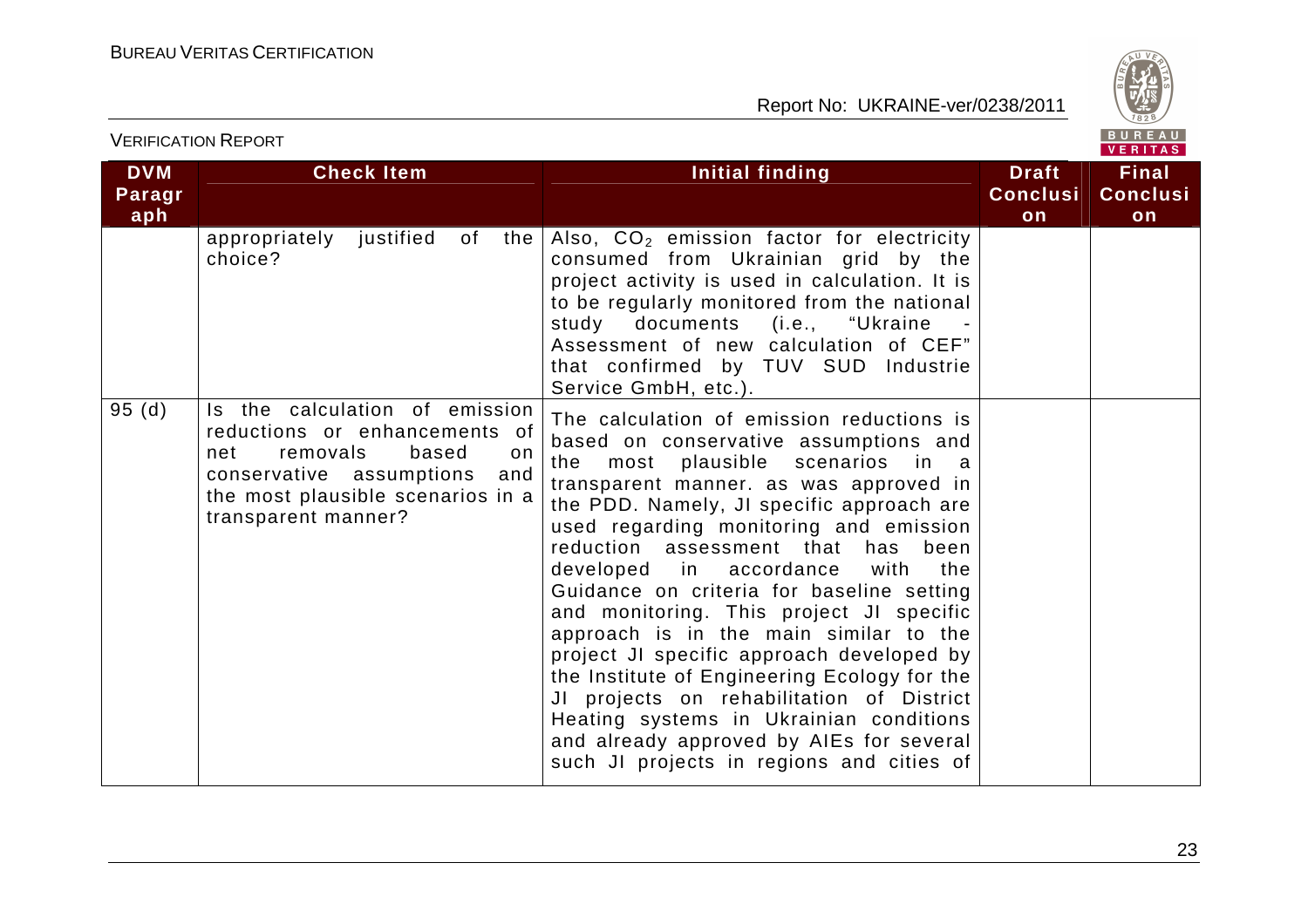

|                             | <b>VERIFICATION REPORT</b>                                                                                                                                                                                           |                                                                                                                                                                                                                                                                                                                                                                                                                                                                                                                 |                                       | BUREAU<br><b>VERITAS</b>       |
|-----------------------------|----------------------------------------------------------------------------------------------------------------------------------------------------------------------------------------------------------------------|-----------------------------------------------------------------------------------------------------------------------------------------------------------------------------------------------------------------------------------------------------------------------------------------------------------------------------------------------------------------------------------------------------------------------------------------------------------------------------------------------------------------|---------------------------------------|--------------------------------|
| <b>DVM</b><br>Paragr<br>aph | <b>Check Item</b>                                                                                                                                                                                                    | Initial finding                                                                                                                                                                                                                                                                                                                                                                                                                                                                                                 | <b>Draft</b><br><b>Conclusi</b><br>on | Final<br><b>Conclusi</b><br>on |
|                             |                                                                                                                                                                                                                      | Ukraine<br>(e.g., AR Crimea, Chernihiv,<br>Donetsk<br>and<br>Dnipropetrovsk regions,<br>Kharkiv, Sevastopol, Rivne, Luhansk<br>cities), the main idea of which is to build<br>the dynamic baseline for each reported<br>year, with taking into account the actual<br>changes of internal and external factors.<br>As a result of documents revision, all data<br>connected with estimation of emission<br>reduction are consistent through the<br>Monitoring report and excel spreadsheets<br>with calculation. |                                       |                                |
|                             |                                                                                                                                                                                                                      | Corrective Action Request 05 (CAR05).<br>Please, compare in the Monitoring Report<br>the calculated emission reductions for the<br>reported period and estimated emission<br>reduction in the registered PDD.                                                                                                                                                                                                                                                                                                   | CAR05                                 | OK.                            |
|                             | <b>Applicable to JI SSC projects only</b>                                                                                                                                                                            |                                                                                                                                                                                                                                                                                                                                                                                                                                                                                                                 |                                       |                                |
| 96                          | Is the relevant threshold to be<br>classified as JI SSC project not<br>exceeded during the monitoring<br>period on an annual average<br>basis?<br>If the threshold is exceeded, is<br>the maximum emission reduction | Not applicable                                                                                                                                                                                                                                                                                                                                                                                                                                                                                                  | <b>OK</b>                             | <b>OK</b>                      |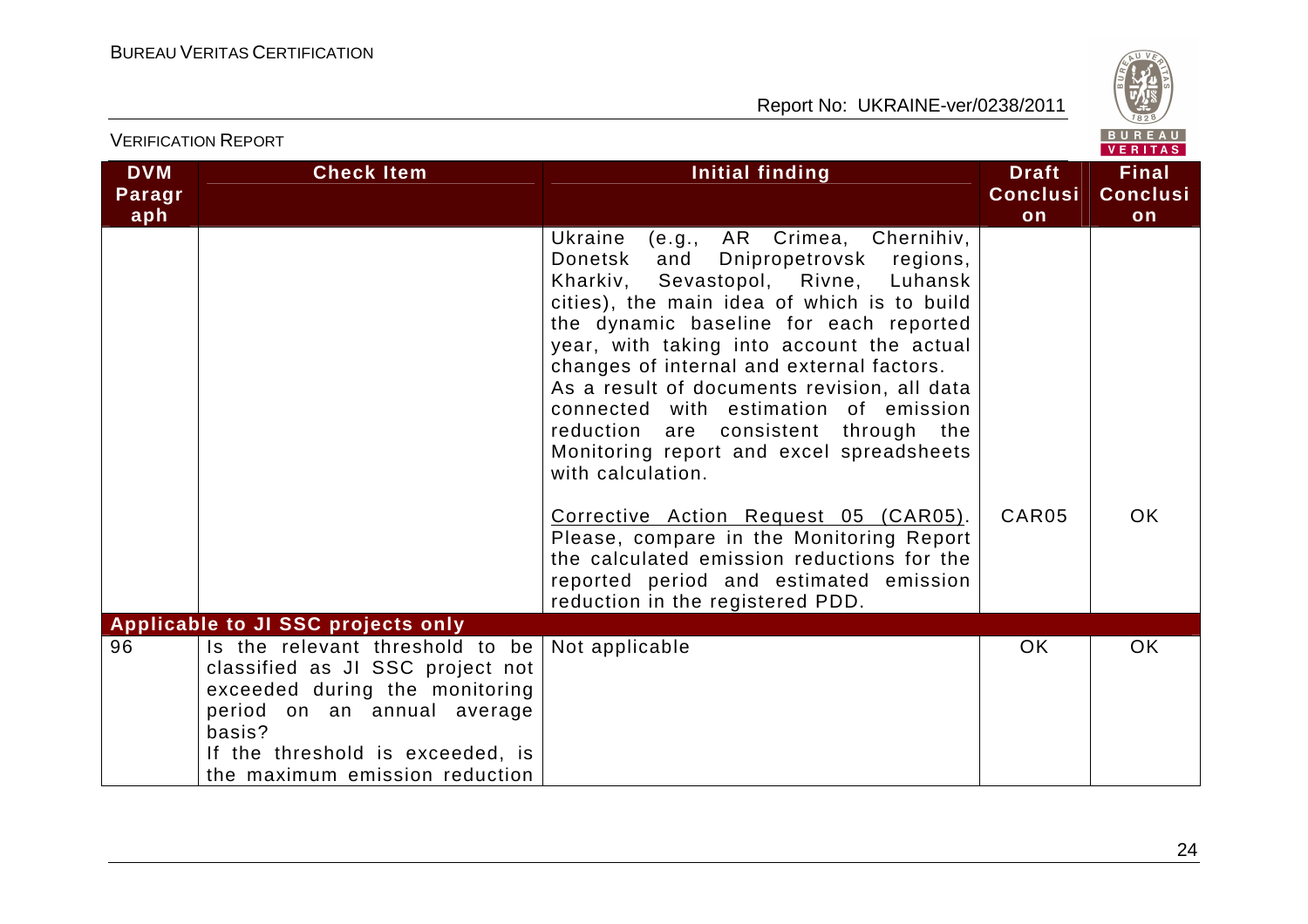

| <b>VERIFICATION REPORT</b>  |                                                                                                                                                                                                                                                                                                                                                                   |                        |                                       | BUREAU<br><b>VERITAS</b>              |
|-----------------------------|-------------------------------------------------------------------------------------------------------------------------------------------------------------------------------------------------------------------------------------------------------------------------------------------------------------------------------------------------------------------|------------------------|---------------------------------------|---------------------------------------|
| <b>DVM</b><br>Paragr<br>aph | <b>Check Item</b>                                                                                                                                                                                                                                                                                                                                                 | <b>Initial finding</b> | <b>Draft</b><br><b>Conclusi</b><br>on | <b>Final</b><br><b>Conclusi</b><br>on |
|                             | level estimated in the PDD for<br>the JI SSC project or the bundle<br>monitoring<br>period<br>the<br>for<br>determined?                                                                                                                                                                                                                                           |                        |                                       |                                       |
|                             | Applicable to bundled JI SSC projects only                                                                                                                                                                                                                                                                                                                        |                        |                                       |                                       |
| 97(a)                       | Has the composition of the<br>bundle not changed from that is<br>stated in F-JI-SSCBUNDLE?                                                                                                                                                                                                                                                                        | Not applicable         | <b>OK</b>                             | <b>OK</b>                             |
| 97(b)                       | If.<br>determination<br>the<br>was<br>conducted on the basis of an<br>overall monitoring plan, have the<br>project participants submitted a<br>common monitoring report?                                                                                                                                                                                          | Not applicable         | <b>OK</b>                             | <b>OK</b>                             |
| 98                          | If the monitoring is based on $a$<br>monitoring plan that provides for<br>overlapping monitoring periods,<br>are the monitoring periods per<br>component of the project clearly<br>specified<br>in the<br>monitoring<br>report?<br>Do the monitoring periods not<br>overlap with those for which<br>verifications<br>already<br>were<br>deemed final in the past? | Not applicable         | <b>OK</b>                             | <b>OK</b>                             |
|                             | <b>Revision of monitoring plan</b>                                                                                                                                                                                                                                                                                                                                |                        |                                       |                                       |
|                             | Applicable only if monitoring plan is revised by project participant                                                                                                                                                                                                                                                                                              |                        |                                       |                                       |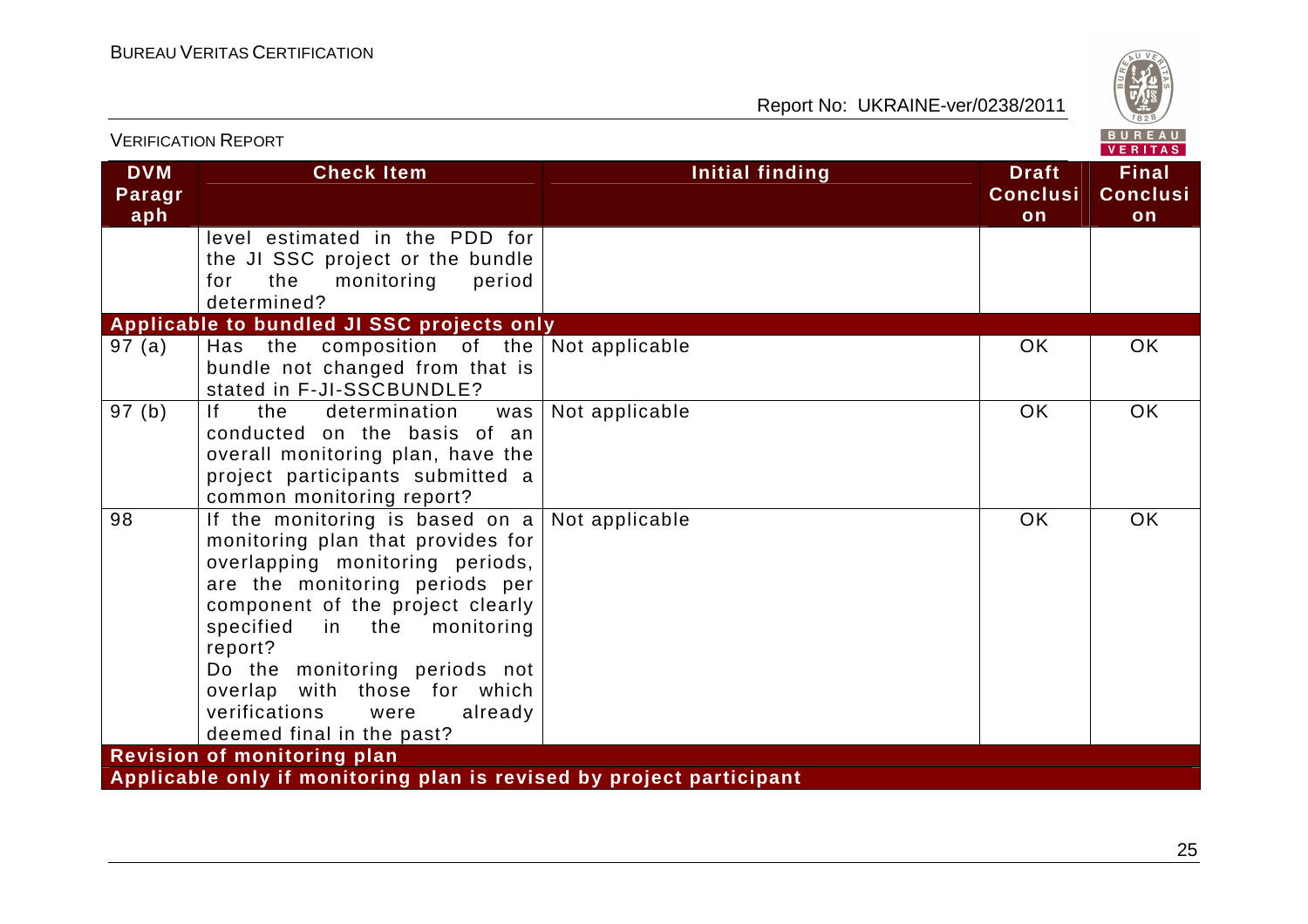

| <b>VERIFICATION REPORT</b>  |                                                                                                                                                                                                                                                                                                       |                                                                                                                                                                                                                                                                                                                                                                                                                                                                                                                  |                                       | BUREAU<br><b>VERITAS</b>              |
|-----------------------------|-------------------------------------------------------------------------------------------------------------------------------------------------------------------------------------------------------------------------------------------------------------------------------------------------------|------------------------------------------------------------------------------------------------------------------------------------------------------------------------------------------------------------------------------------------------------------------------------------------------------------------------------------------------------------------------------------------------------------------------------------------------------------------------------------------------------------------|---------------------------------------|---------------------------------------|
| <b>DVM</b><br>Paragr<br>aph | <b>Check Item</b>                                                                                                                                                                                                                                                                                     | Initial finding                                                                                                                                                                                                                                                                                                                                                                                                                                                                                                  | <b>Draft</b><br><b>Conclusi</b><br>on | <b>Final</b><br><b>Conclusi</b><br>on |
| 99(a)                       | the<br><b>Did</b><br>project<br>participants<br>provide<br>appropriate<br>an<br>justification<br>for the proposed<br>revision?                                                                                                                                                                        | No<br>deviations<br>revisions<br>the<br>or<br>to<br>registered monitoring plan are occurred.                                                                                                                                                                                                                                                                                                                                                                                                                     | <b>OK</b>                             | OK                                    |
| 99(b)                       | revision<br>Does<br>the<br>proposed<br>improve the accuracy and/or<br>information<br>applicability<br>of<br>collected<br>compared<br>the<br>to<br>original monitoring plan without<br>changing conformity with the<br>relevant rules and regulations for<br>the establishment of monitoring<br>plans? | Not applicable                                                                                                                                                                                                                                                                                                                                                                                                                                                                                                   | OK                                    | <b>OK</b>                             |
|                             | Data management                                                                                                                                                                                                                                                                                       |                                                                                                                                                                                                                                                                                                                                                                                                                                                                                                                  |                                       |                                       |
| 101 (a)                     | Is the implementation of data<br>procedures<br>collection<br>in<br>accordance with the monitoring<br>plan, including the quality control<br>and<br>quality<br>assurance<br>procedures?                                                                                                                | Procedures<br>of<br>collection<br>data<br>are<br>implemented<br>in compliance<br>with<br>the<br>approved monitoring plan. For monitoring<br>there are used measuring equipments,<br>such as gas meters, heat meters, and<br>electricity meters, etc. Monitoring data of<br>the project is monitored in compliance with<br>scheduled frequency approved in the<br>developed monitoring plan and monitoring<br>procedure.<br>The quality control and quality assurance<br>procedures realised due to performing of | OK.                                   | OK                                    |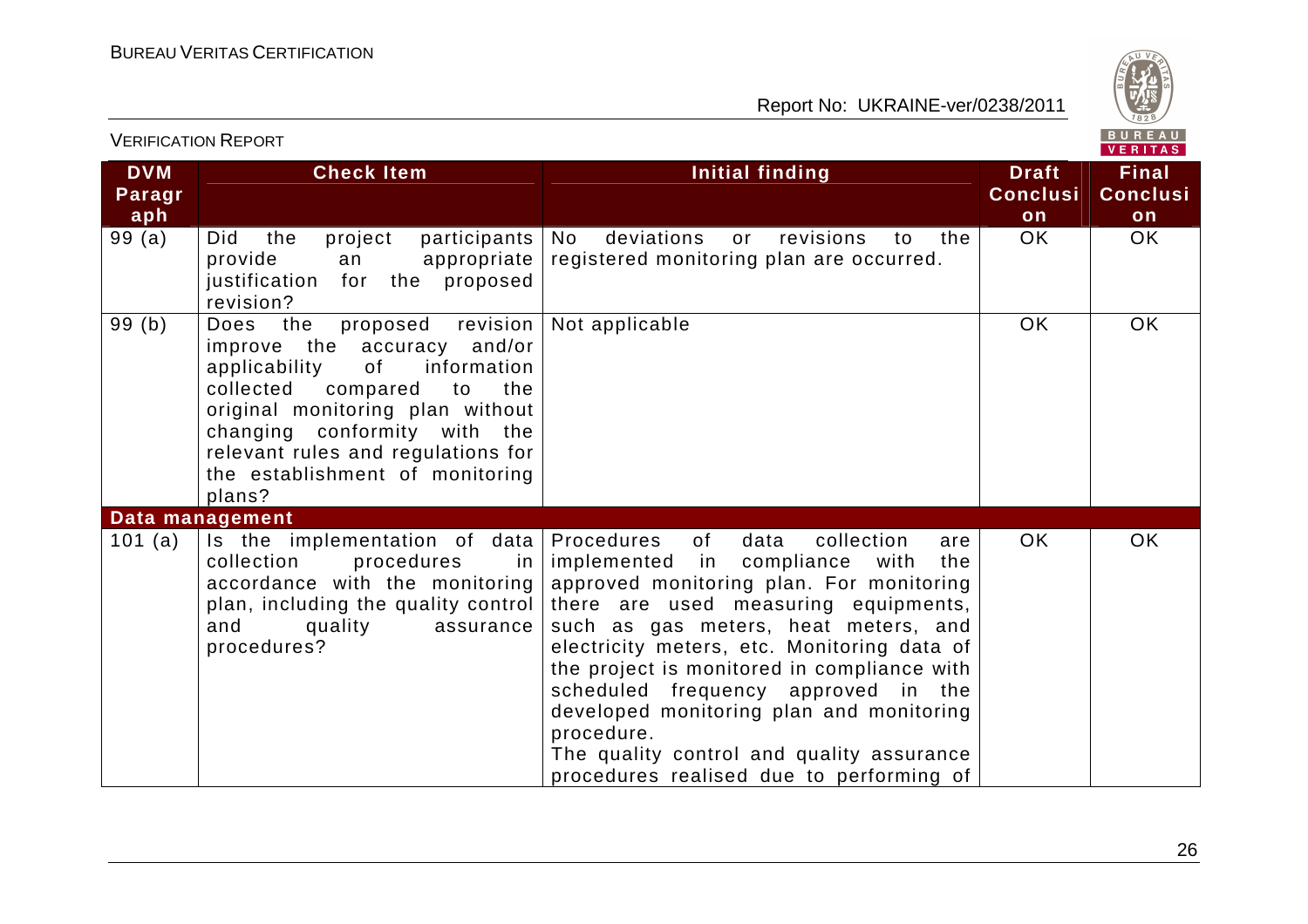

| <b>DVM</b><br>Paragr<br>aph | <b>Check Item</b>                                                                                           | <b>Initial finding</b>                                                                                                                                                                                                                                                                                                                                                                                                                                                                                                                                                                                                                                           | <b>Draft</b><br><b>Conclusi</b><br>on | <b>Final</b><br><b>Conclusi</b><br>on |
|-----------------------------|-------------------------------------------------------------------------------------------------------------|------------------------------------------------------------------------------------------------------------------------------------------------------------------------------------------------------------------------------------------------------------------------------------------------------------------------------------------------------------------------------------------------------------------------------------------------------------------------------------------------------------------------------------------------------------------------------------------------------------------------------------------------------------------|---------------------------------------|---------------------------------------|
|                             |                                                                                                             | internal audits and checking measures,<br>participation of third parties, and carrying<br>out of troubleshooting procedures.                                                                                                                                                                                                                                                                                                                                                                                                                                                                                                                                     |                                       |                                       |
| 101(b)                      | Is the function of the monitoring<br>equipment,<br>including<br>its I<br>calibration status, is in order?   | All project equipments were operating<br>within the considered monitoring period.<br>As a fact, the monitoring equipments have<br>calibration. It is calibrated with periodic<br>frequency (passport states the calibration<br>frequency for every device) according to<br>the national regulations.<br>During site visit verification team received<br>and reviewed passports and/or certificates<br>calibration of all measurement<br>on<br>equipment that confirm the fact stated<br>above. Detailed information about the<br>equipment accuracy, calibration dates of<br>the measurement devices, etc. is stated in<br>the Annex 5 to the Monitoring Report. |                                       |                                       |
|                             |                                                                                                             | Corrective Action Request 01 (CAR01).<br>Please, provide Annex 5 to the Monitoring<br>Report with<br>detailed<br>description<br>of<br>measurement equipments of JI project.                                                                                                                                                                                                                                                                                                                                                                                                                                                                                      | CAR01                                 | OK.                                   |
| 101 $(c)$                   | Are the evidence and records<br>monitoring<br>the<br>used<br>for<br>traceable $ $<br>maintained<br>in.<br>a | Monitoring records are used<br>for the<br>emissions<br>calculation<br>emission<br>and<br>reductions estimation maintained<br>in a                                                                                                                                                                                                                                                                                                                                                                                                                                                                                                                                | <b>OK</b>                             | <b>OK</b>                             |

VERIFICATION REPORT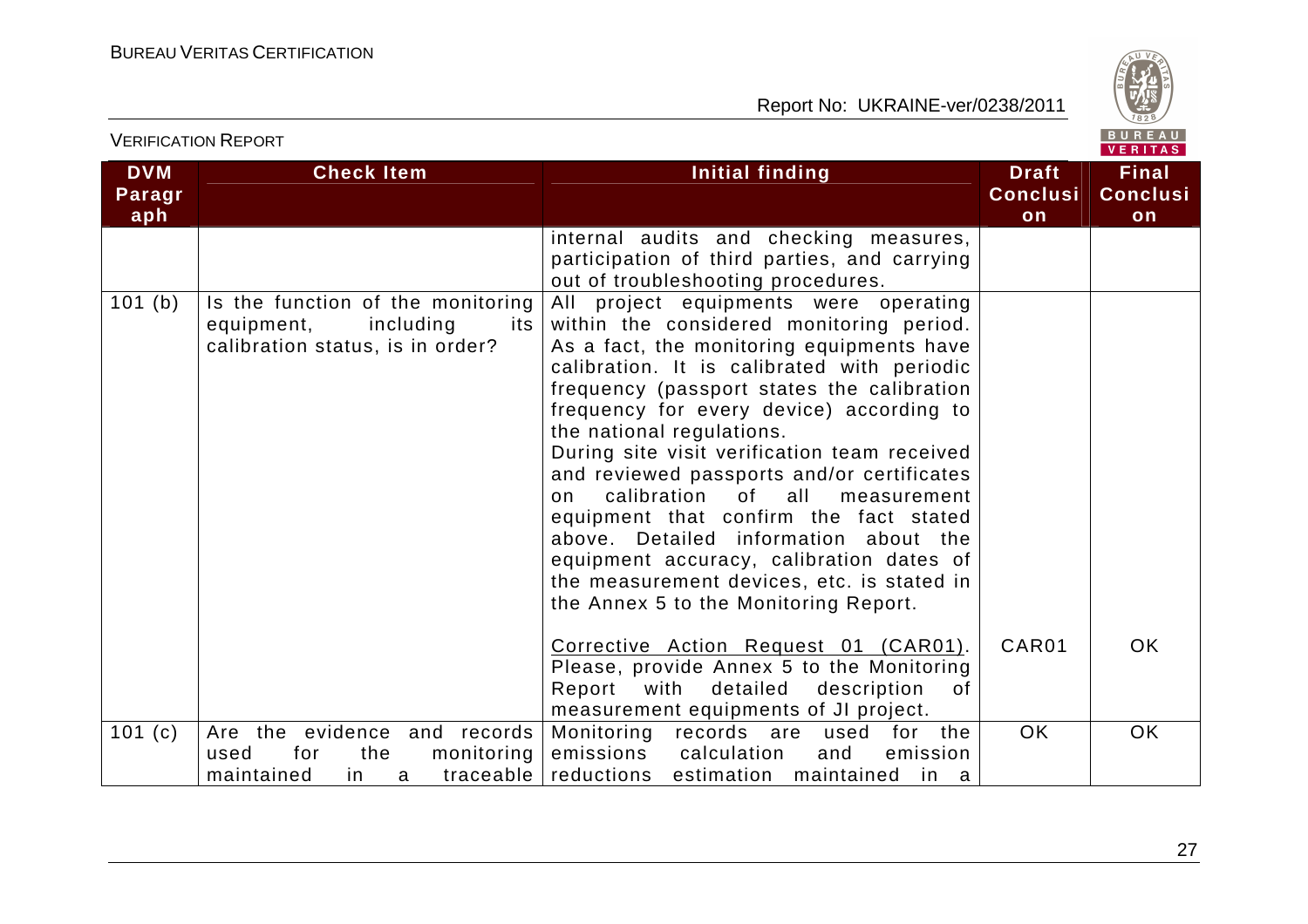VERIFICATION REPORT



| <b>DVM</b><br>Paragr<br>aph | <b>Check Item</b>                                                                                                                                              | <b>Initial finding</b>                                                                                                                                                                                                                                                                                                                                              | <b>Draft</b><br><b>Conclusi</b><br>on | <b>Final</b><br><b>Conclusi</b><br>on |
|-----------------------------|----------------------------------------------------------------------------------------------------------------------------------------------------------------|---------------------------------------------------------------------------------------------------------------------------------------------------------------------------------------------------------------------------------------------------------------------------------------------------------------------------------------------------------------------|---------------------------------------|---------------------------------------|
|                             | manner?                                                                                                                                                        | traceable and transparent manner.                                                                                                                                                                                                                                                                                                                                   |                                       |                                       |
| 101(d)                      | the<br>collection<br>Is.<br>data<br>and<br>management system<br>for<br>the<br>project in accordance with the<br>monitoring plan?                               | The data collection and management<br>system for the project in accordance with<br>the<br>approved<br>monitoring<br>plan.<br>Implementation of monitoring system was<br>checked through site visit, and concluded<br>that monitoring system is completely in<br>accordance with the monitoring plan. This<br>fact is also confirmed by the documented<br>evidences. | <b>OK</b>                             | OK                                    |
|                             |                                                                                                                                                                | Verification regarding programs of activities (additional elements for assessment)                                                                                                                                                                                                                                                                                  |                                       |                                       |
| 102                         | Is any JPA that has not been<br>added to the JI PoA not verified?                                                                                              | Not applicable                                                                                                                                                                                                                                                                                                                                                      | OK                                    | OK                                    |
| 103                         | Is the verification based on the<br>monitoring reports of all JPAs to<br>be verified?                                                                          | Not applicable                                                                                                                                                                                                                                                                                                                                                      | <b>OK</b>                             | <b>OK</b>                             |
| 103                         | Does the verification ensure the<br>accuracy and conservativeness<br>of the emission reductions or<br>enhancements<br>of<br>removals<br>generated by each JPA? | Not applicable                                                                                                                                                                                                                                                                                                                                                      | <b>OK</b>                             | <b>OK</b>                             |
| 104                         | Does the monitoring period not<br>overlap with previous monitoring<br>periods?                                                                                 | Not applicable                                                                                                                                                                                                                                                                                                                                                      | OK                                    | <b>OK</b>                             |
| 105                         | <b>AIE</b><br>lf -<br>the<br>learns<br>of<br>an<br>erroneously included JPA, has                                                                               | Not applicable                                                                                                                                                                                                                                                                                                                                                      | OK                                    | OK                                    |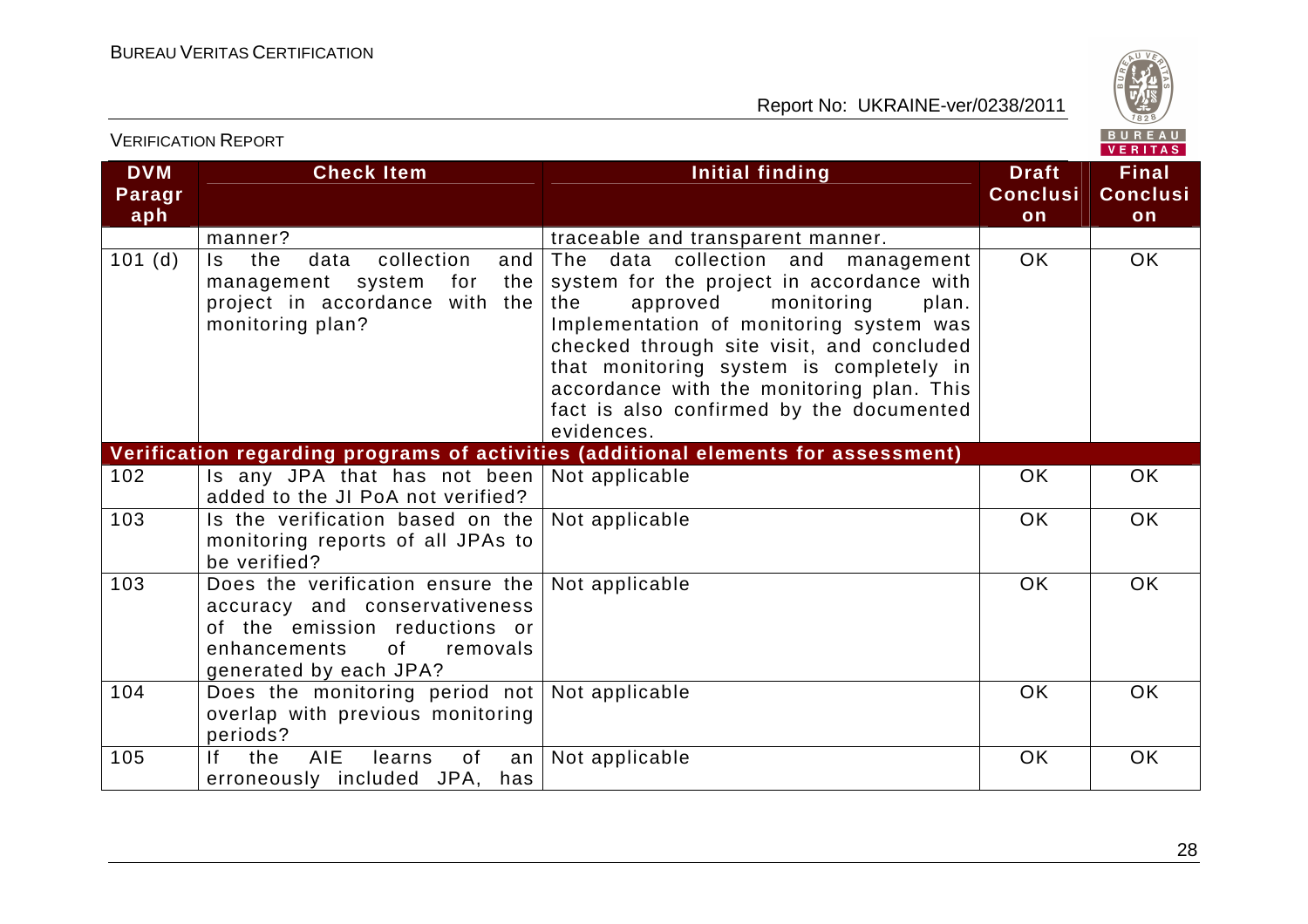

|                             | <b>VERIFICATION REPORT</b>                                                                                                                                                                                                                                                                                                                                                                                                                                                                                                                                                                                                                                                           |                        | BUREAU<br><b>VERITAS</b>              |                                       |
|-----------------------------|--------------------------------------------------------------------------------------------------------------------------------------------------------------------------------------------------------------------------------------------------------------------------------------------------------------------------------------------------------------------------------------------------------------------------------------------------------------------------------------------------------------------------------------------------------------------------------------------------------------------------------------------------------------------------------------|------------------------|---------------------------------------|---------------------------------------|
| <b>DVM</b><br>Paragr<br>aph | <b>Check Item</b>                                                                                                                                                                                                                                                                                                                                                                                                                                                                                                                                                                                                                                                                    | <b>Initial finding</b> | <b>Draft</b><br><b>Conclusi</b><br>on | <b>Final</b><br><b>Conclusi</b><br>on |
|                             | the AIE informed the JISC of its<br>findings in writing?                                                                                                                                                                                                                                                                                                                                                                                                                                                                                                                                                                                                                             |                        |                                       |                                       |
| 106                         | Applicable to sample-based approach only                                                                                                                                                                                                                                                                                                                                                                                                                                                                                                                                                                                                                                             |                        | <b>OK</b>                             | OK                                    |
|                             | Does the sampling plan prepared Not applicable<br>by the AIE:<br>(a) Describe its sample selection,<br>taking into<br>account that:<br>(i) For each verification that<br>uses a sample-based approach,<br>the sample selection shall be<br>sufficiently representative of the<br>JPAs in the JI PoA such<br>extrapolation to<br><b>JPAs</b><br>all<br>identified for that verification is<br>reasonable, taking into account<br>differences<br>the<br>among<br>characteristics of JPAs, such<br>as:<br>- The types of JPAs;<br>The complexity of the<br>applicable technologies and/or<br>measures used;<br>- The geographical location of<br>each JPA;<br>- The amounts of expected |                        |                                       |                                       |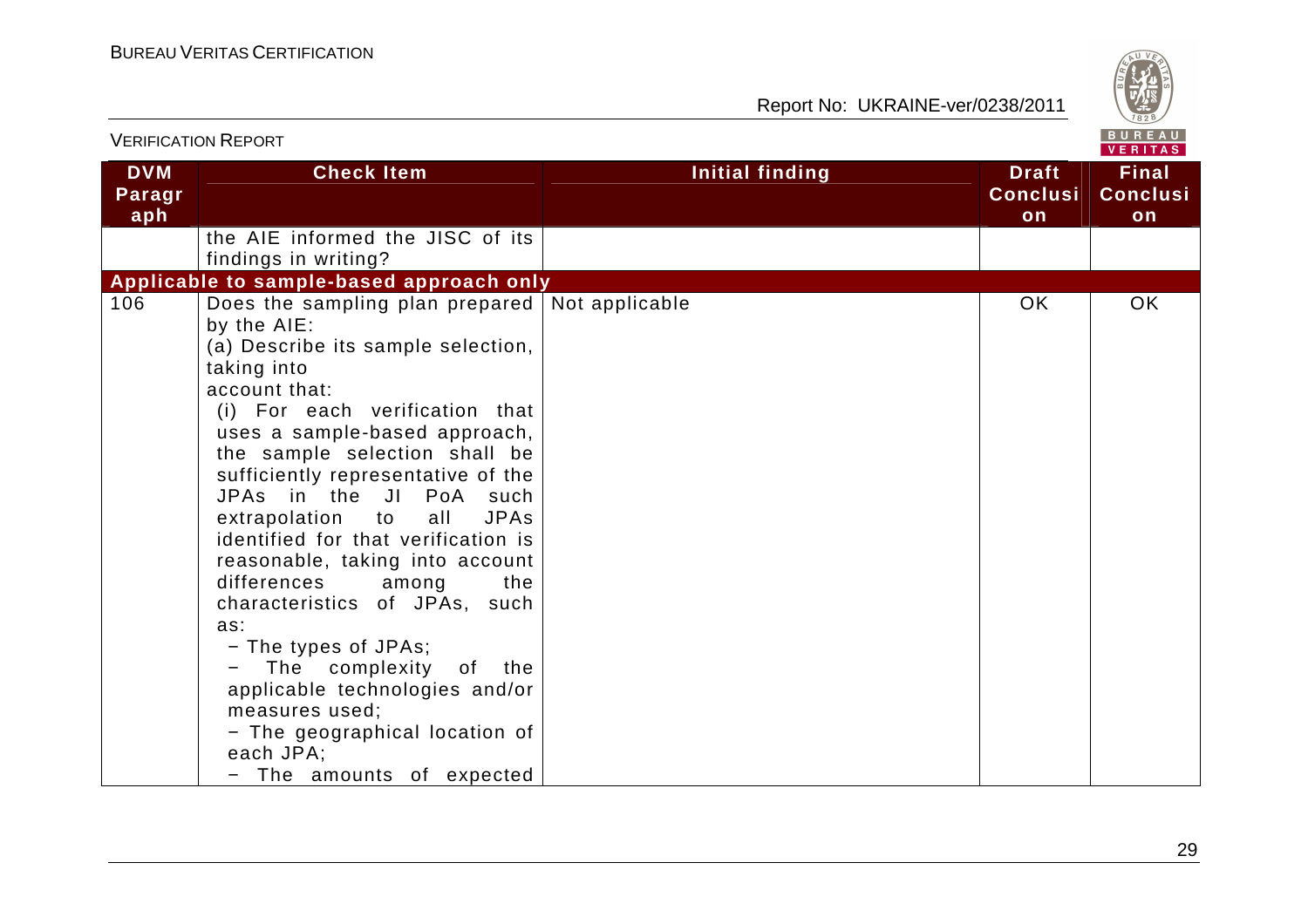

| <b>VERIFICATION REPORT</b>  |                                                                                                                                                                                                                                                                                                                                                                                           | BUREAU<br><b>VERITAS</b> |                                       |                                       |  |
|-----------------------------|-------------------------------------------------------------------------------------------------------------------------------------------------------------------------------------------------------------------------------------------------------------------------------------------------------------------------------------------------------------------------------------------|--------------------------|---------------------------------------|---------------------------------------|--|
| <b>DVM</b><br>Paragr<br>aph | <b>Check Item</b>                                                                                                                                                                                                                                                                                                                                                                         | <b>Initial finding</b>   | <b>Draft</b><br><b>Conclusi</b><br>on | <b>Final</b><br><b>Conclusi</b><br>on |  |
|                             | emission reductions<br>of .<br>the<br>JPAs being verified;<br>- The number of JPAs for<br>which emission reductions are<br>being verified;<br>- The length of monitoring<br>periods of the JPAs being<br>verified; and<br>- The samples selected for<br>prior verifications, if any?                                                                                                      |                          |                                       |                                       |  |
| 107                         | Is the sampling plan ready for Not applicable<br>publication<br>through<br>the<br>with<br>secretariat<br>along<br>the<br>verification report and supporting<br>documentation?                                                                                                                                                                                                             |                          | <b>OK</b>                             | OK                                    |  |
| 108                         | AIE<br>made<br>site  <br>the<br>Has<br>inspections of at least the square<br>root of the number of total JPAs,<br>rounded to the upper whole<br>number? If the AIE makes no site<br>inspections<br>fewer<br>site<br>or<br>inspections than the square root<br>of the number of total JPAs,<br>rounded to the upper whole<br>number, then does the AIE<br>provide a reasonable explanation | Not applicable           | <b>OK</b>                             | <b>OK</b>                             |  |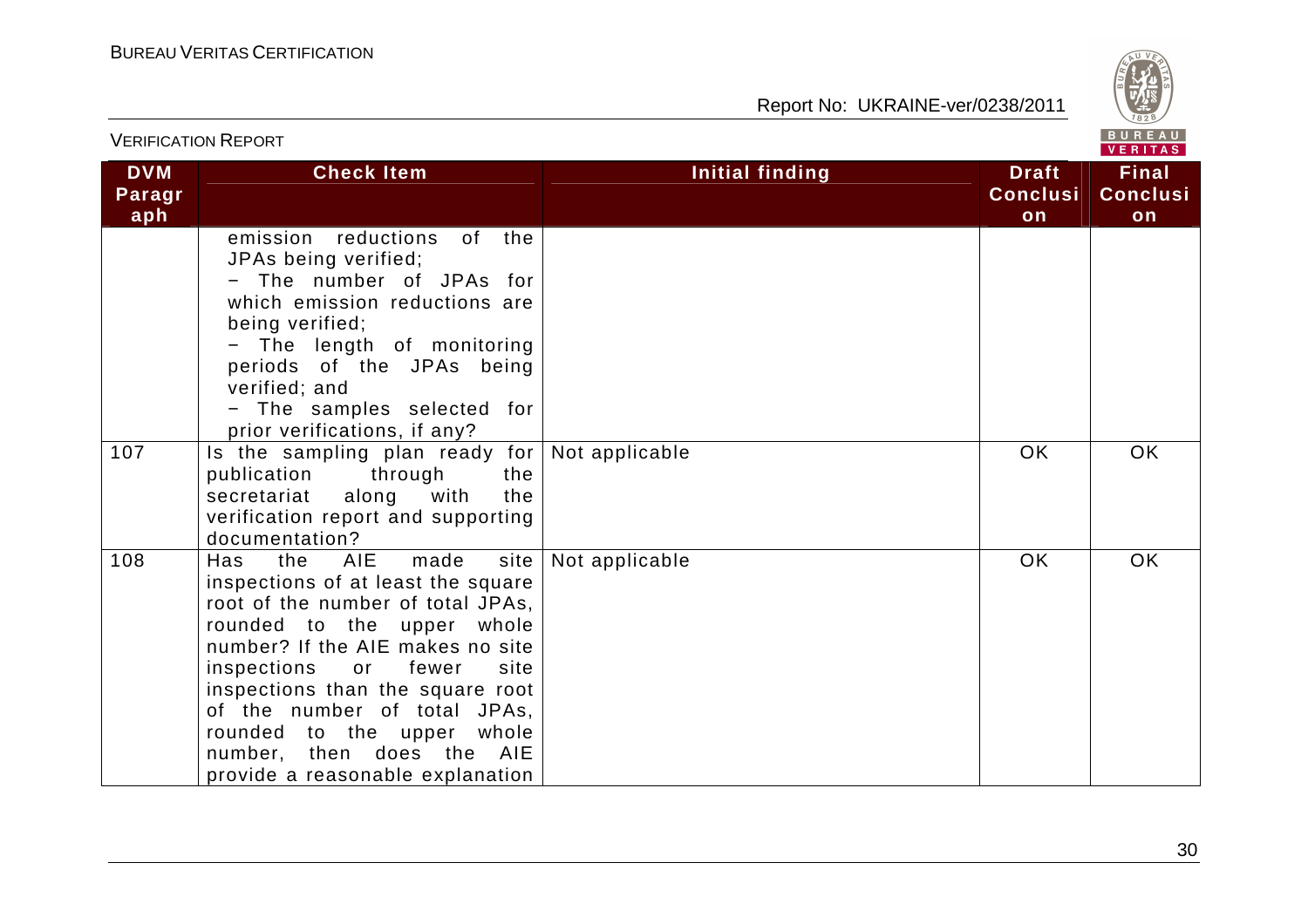

|                             |                                                                                                                                                                                                                                                  |                 |                                        | V E K I I A S                          |  |  |
|-----------------------------|--------------------------------------------------------------------------------------------------------------------------------------------------------------------------------------------------------------------------------------------------|-----------------|----------------------------------------|----------------------------------------|--|--|
| <b>DVM</b><br>Paragr<br>aph | <b>Check Item</b>                                                                                                                                                                                                                                | Initial finding | <b>Draft</b><br><b>Conclusi</b><br>on. | <b>Final</b><br><b>Conclusi</b><br>on. |  |  |
|                             | and justification?                                                                                                                                                                                                                               |                 |                                        |                                        |  |  |
| 109                         | Is the sampling plan available for   Not applicable<br>submission to the secretariat for<br>the JISC.s ex ante assessment?<br>(Optional)                                                                                                         |                 | OK.                                    | <b>OK</b>                              |  |  |
| 110                         | If the AIE learns of a fraudulently $\vert$ Not applicable<br>included JPA, a fraudulently<br>monitored JPA or an inflated<br>number of emission reductions<br>claimed in a JI PoA, has the AIE<br>informed the JISC of the fraud in<br>writing? |                 | OK.                                    | OK.                                    |  |  |

VERIFICATION REPORT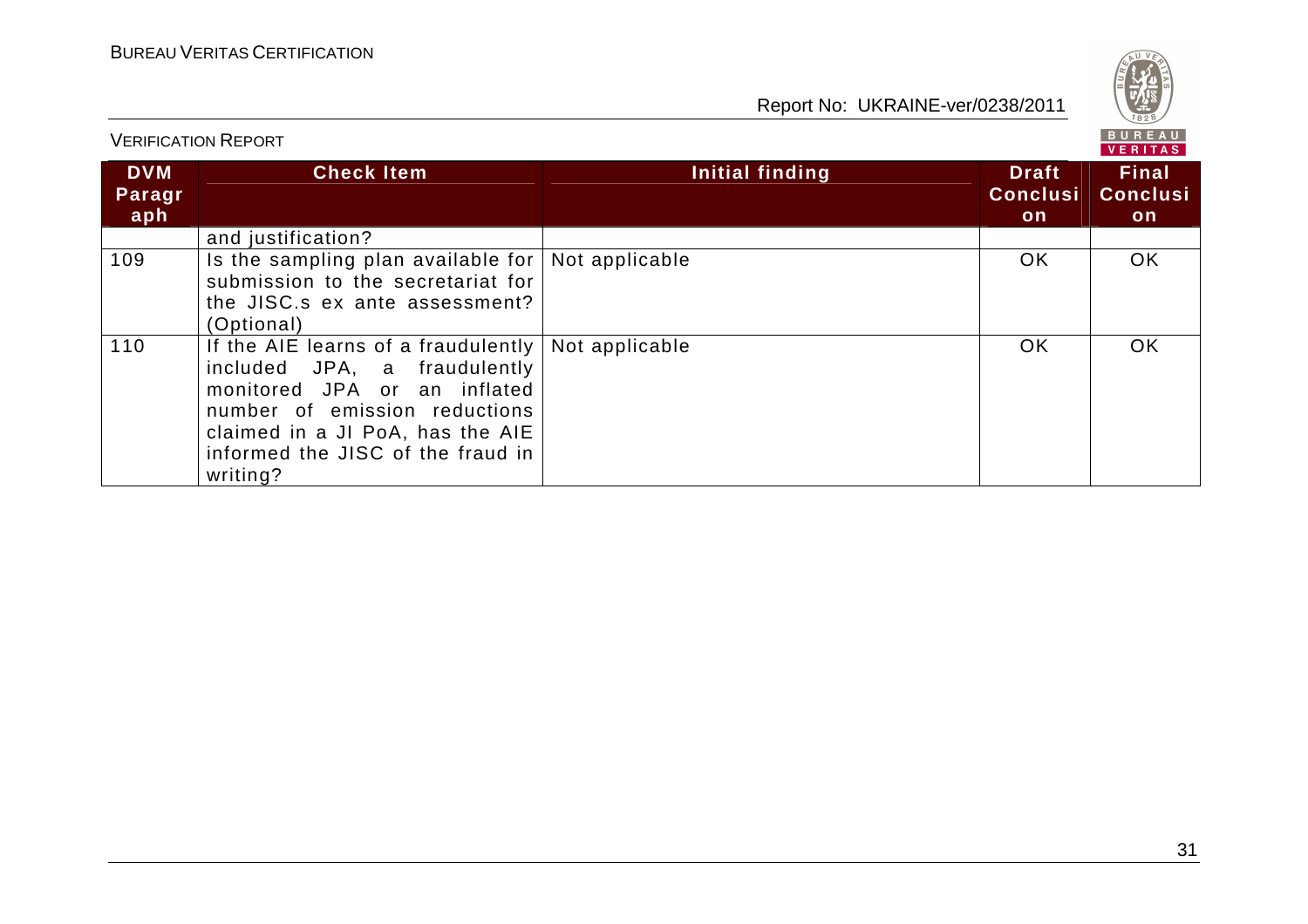

## VERIFICATION REPORT

# **Table 2 Resolution of Corrective Action and Clarification Requests**

| Draft report clarifications and<br>corrective action requests by<br>validation team                                                                                                                                                                                                                                                      | Ref. to<br>checkli<br><b>st</b> | <b>Summary of project</b><br>participant response                                                                                                                  | <b>Verification team</b><br>conclusion                                               |
|------------------------------------------------------------------------------------------------------------------------------------------------------------------------------------------------------------------------------------------------------------------------------------------------------------------------------------------|---------------------------------|--------------------------------------------------------------------------------------------------------------------------------------------------------------------|--------------------------------------------------------------------------------------|
|                                                                                                                                                                                                                                                                                                                                          | questi<br>on in<br>table 1      |                                                                                                                                                                    |                                                                                      |
| Corrective<br>Action<br>Request<br>01<br>(CAR01). Please, provide Annex 5 to<br>the Monitoring Report with detailed<br>description<br>of<br>measurement<br>equipments of JI project.                                                                                                                                                     | Table<br>1, 101<br>(b)          | Detailed<br>information of<br>the<br>devices<br>measurement<br>was<br>described in the Annex 5 of the<br>MR.<br>provided<br>and<br>the<br>to<br>verification team. | Issue is closed based on<br>provided documents.                                      |
| Corrective<br>Action<br>Request<br>02<br>(CAR02). Please, provide Letters of<br>Approvals from Parties involved in the<br>project.                                                                                                                                                                                                       | Table<br>1,90                   | The LoAs from host Party and According to the provided<br>Party B involved in the JI LoAs, issue is closed.<br>project were provided to the<br>verifiers.          |                                                                                      |
| Action<br>Corrective<br>Request<br>03<br>(CAR03). The situation described<br>in<br>section A.8<br>of the<br>MR<br>is<br>not<br>considered<br>to be revision<br>the<br>to<br>registered monitoring plan because<br>this was envisaged in the MP of the<br>PDD. Please, provide the clarification<br>of the situation in relevant section. | Table<br>1,95<br>(b)            | Description of the situation in<br>question<br>is<br>removed<br>section A.8 of the MR and is<br>provided in the relevant Section<br>B.2.1 of the MR version 02.    | Issue<br>is closed due<br>to<br>from   amendments<br>that<br>were<br>made in the MR. |